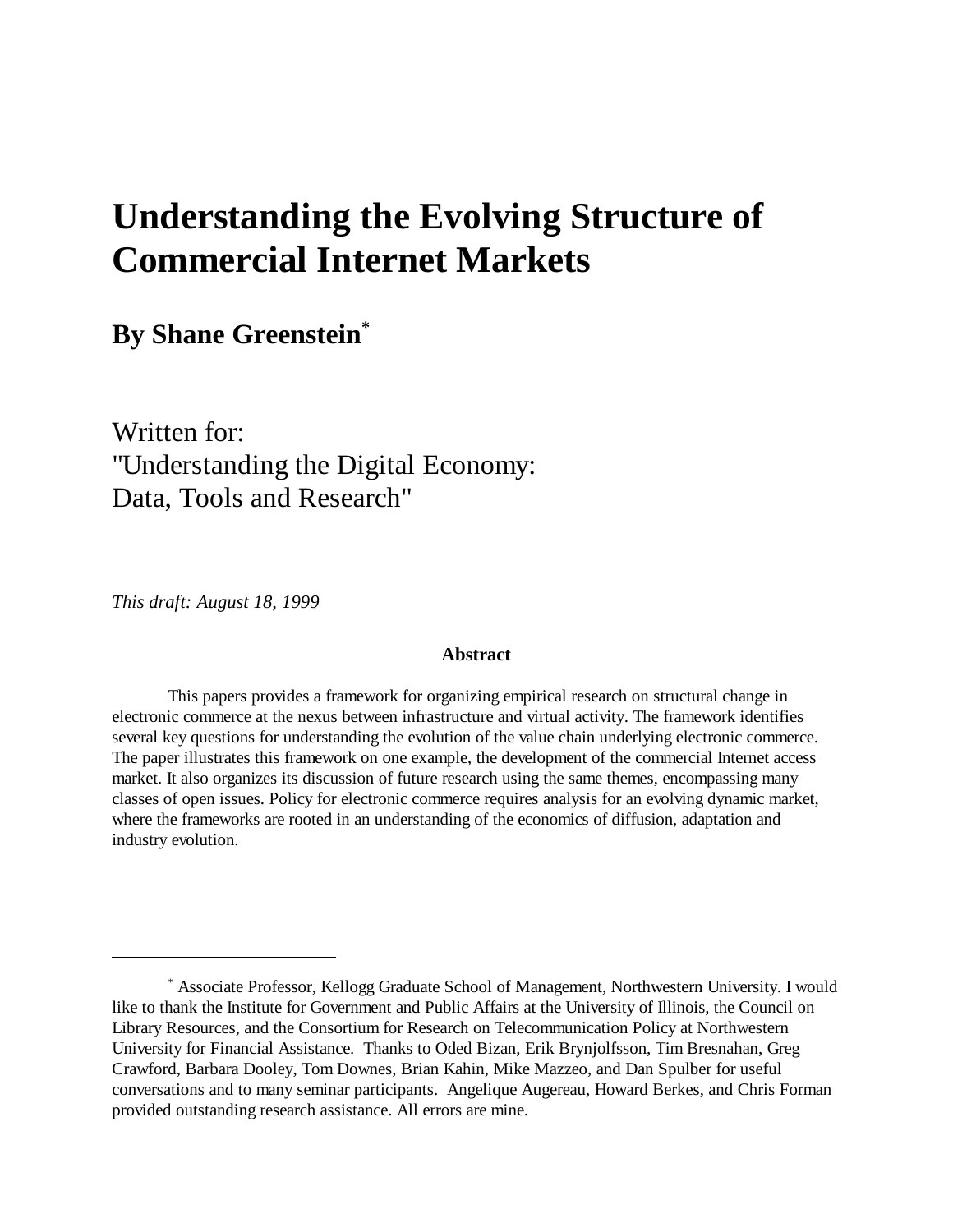#### **1. Introduction**

While there is no shortage of attention paid to the Internet in popular media, few commentators provide frameworks and data for understanding how commercial processes translate Internet technologies into economic value. The essay highlights four general questions which are central to understanding the structure of virtual activity and changes to it. These are: What factors influence how firms organize the "value chain" for delivering electronic commerce? How does the creation of value in this market depend on commercial behavior? Why do vendors approach similar commercial opportunities with similar or different strategies? How does adaptive activity translate technology into a developing market?

The essay presents commentary on these four questions, then illustrates them on a familiar story, the rise of the commercial Internet access market, a key element in the value chain of electronic commerce. In only a few years commercial providers now supply the vast majority of Internet access in the United States, so this is a useful and important place to illustrate the framework. The essay finishes with a survey of open research topics. This part of the essay highlights the untapped potential for additional research on the key questions. It emphasizes the need for the development of measurement methodologies, for more data and for policy assessment.

The essay emphasizes that policy for electronic commerce requires analysis for an evolving dynamic market, where the framework is rooted in an understanding of the economics of diffusion, adaptation and industry evolution. Firms and users select only a few of many possibilities enabled by new technology. Firms package new offerings, launch new services, and tailor the new technology to their particular market. Users survey their options, seek information about possibilities, and, when they are a business, take actions that respond to competitive pressures. Commercial factors play a central role in determining these outcomes. This approach dispels a number of myths about electronic commerce, while also highlighting the many open avenues for empirical research.

#### **2. Questions about the structure of electronic commerce**

This essay focuses on electronic commerce after the "commercialization of the Internet," a phrase that is shorthand for three nearly simultaneous events: the removal of restrictions by the NSF over use of the Internet for commercial purposes, the browser wars initiated by the founding of Netscape, and the rapid entry of tens of thousands of firms into commercial ventures using technologies which employ the suite of TCP/IP standards. In the first few years after the commercialization of the Internet, the products changed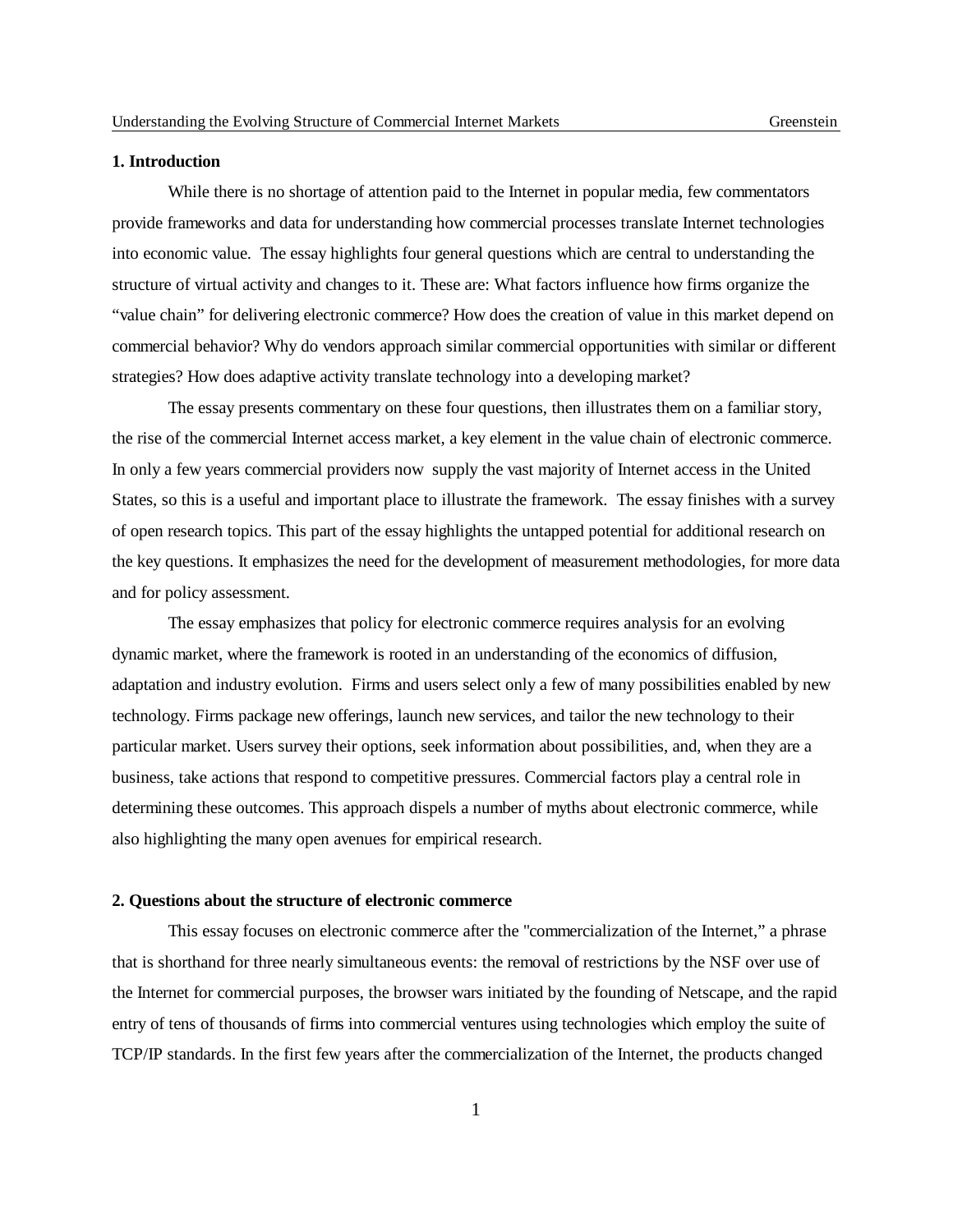frequently, many firms changed strategies, and the market definition adjusted . The purpose of this section is to identify questions these events raise:

!**Value chain:** The commercialization of the Internet gave rise to a value chain for delivering electronic commerce. A "value chain" is comprised of the many activities necessary for the delivery of a final good. What factors influence how firms organize the value chain for delivering electronic commerce? Is this concept useful for understanding this new activity? If not, why not?

First, the value chain, if one can be sensibly defined at all, will look quite complicated. It is comprised of at least two dozen distinct categories: client applications, client operating systems, browsers, client hardware, client processors, distributed technologies such as Java and Corba, distribution and maintenance of this hardware, network access, inter-networking operating systems using TCP/IP and W3C standards, data transport facilities, local area network operating system, server operating system, server database management software, server system hardware, groupware, custom software, enterprise software, enterprise middle-ware, system software and support, search software, domain name coordination, data transport, retailing intermediaries and so on. A table of some of these, modified from Bresnahan [1999], is shown in Table 1.

This value chain is not settled for several reasons. Partly this is because there is no single firm who dominates all phases of this chain or who has stamped its unique vision on the organization of transactions. Leading firms include Microsoft, Dell, IBM, Intel, Sun, Compaq, AOL, Uunet, MCI, AT&T World Net, Cisco, Novell, Oracle, Hewlett Packard, EDS, Andersen Consulting, SAP, Peoplesoft, Baan and Computer Associates, as well as many others. Consequently, it is not obvious that this picture will be the same in ten years. Indeed, nobody in the industry expects it to be close to the same. That is symptomatic of the fluidity of the organization of the value chain.

More to the point, because firms specialize at different layers of the value chain, there is no consensus about how that chain should be organized. This is a situation of "divided technical leadership" (Bresnahan and Greenstein, [1999]), where many firms possess roughly similar technical capabilities. With only a few notable exceptions, if a firm gets too far from the technical frontier or from satisfying its immediate customer base, it will be replaced relatively quickly by another more sprite and better organized entity from a nearby competitive space.

The vintage of this value chain also affects its stability. It consists of something old and something new, something borrowed and something blue. To be sure, there is new technology here, especially in the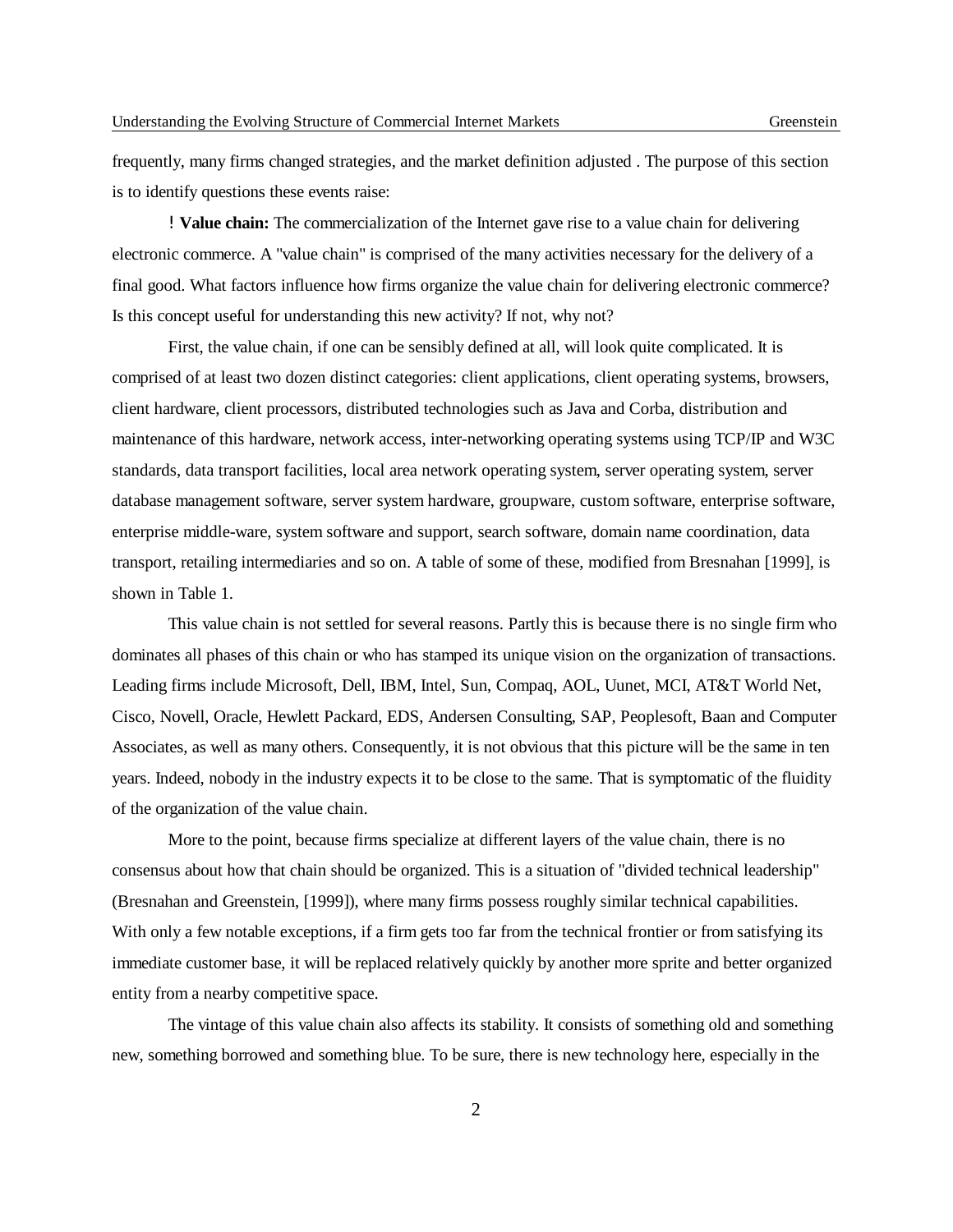wires, cables, hubs, routers and new switching equipment. Yet, it is also a retrofit onto the old telephony communications system, as it is an incremental change to the established methods for data transport system and to the operations of many users existing client/server systems. It is blue because this design makes a technical perfectionist unhappy; if one were going to build a system from scratch around Internet protocol, this is not how one would do it. Thus, there is continuing tension between those firms who pursue incremental improvements that retrofit to old designs and those firms who pursue strategies that try to bring dramatic technical advance to user through green-field developments.

This value chain is quite confusing to outsiders because it defies existing classifications of economic activity. It changes too rapidly to be given stable definitions. Moreover, economic activity involves a mix of tangible durable assets and intangible business processes or operation procedures, a combination that tends to defy documentation by all but the most sprite consultant. In addition, the mergers occur regularly. As of this writing, there is hardly an end in sight to this type of restructuring.

The final source of confusion arises because the value chain is not "vertical", as found in most manufacturing, for example. A "vertical" value chain implies that activities must be performed in a hierarchical sequence, a sequence often characterized as linear, leading from upstream to downstream. Instead, the value chain underlying electronic commerce is must closer to being a "platform". A platform is a common arrangement of components and activities, usually unified by a set of technical standards and procedural norms, around which users organize their activities (Bresnahan and Greenstein, [1999]). Platforms have a known interface with respect to particular technologies and are usually "open" in some sense. They are typically associated with substantial externalities, whose value is difficult to capture. Later, this essay will distinguish between owned technologies as one extreme and non-propriety specifications as another.

The provision of many activities on the emerging Internet platform are somewhere between telecommunications and standard commercial transactions. Like telecommunications services, much activity is geographically based, with great opportunities for location-specific differentiation and packaging, as well as geographically situated marketing. Like many intermediary commercial services, much Internet services are bundled to provide not just value to the customer but a kind of channeling of the customer's attention. This presents the supplier with a constellation of opportunities for expanding or marketing the relationship, opening up the boundaries for the initiation of new supplier services. That is, many Internet services, while layered over telecommunications services, actually compete in the

3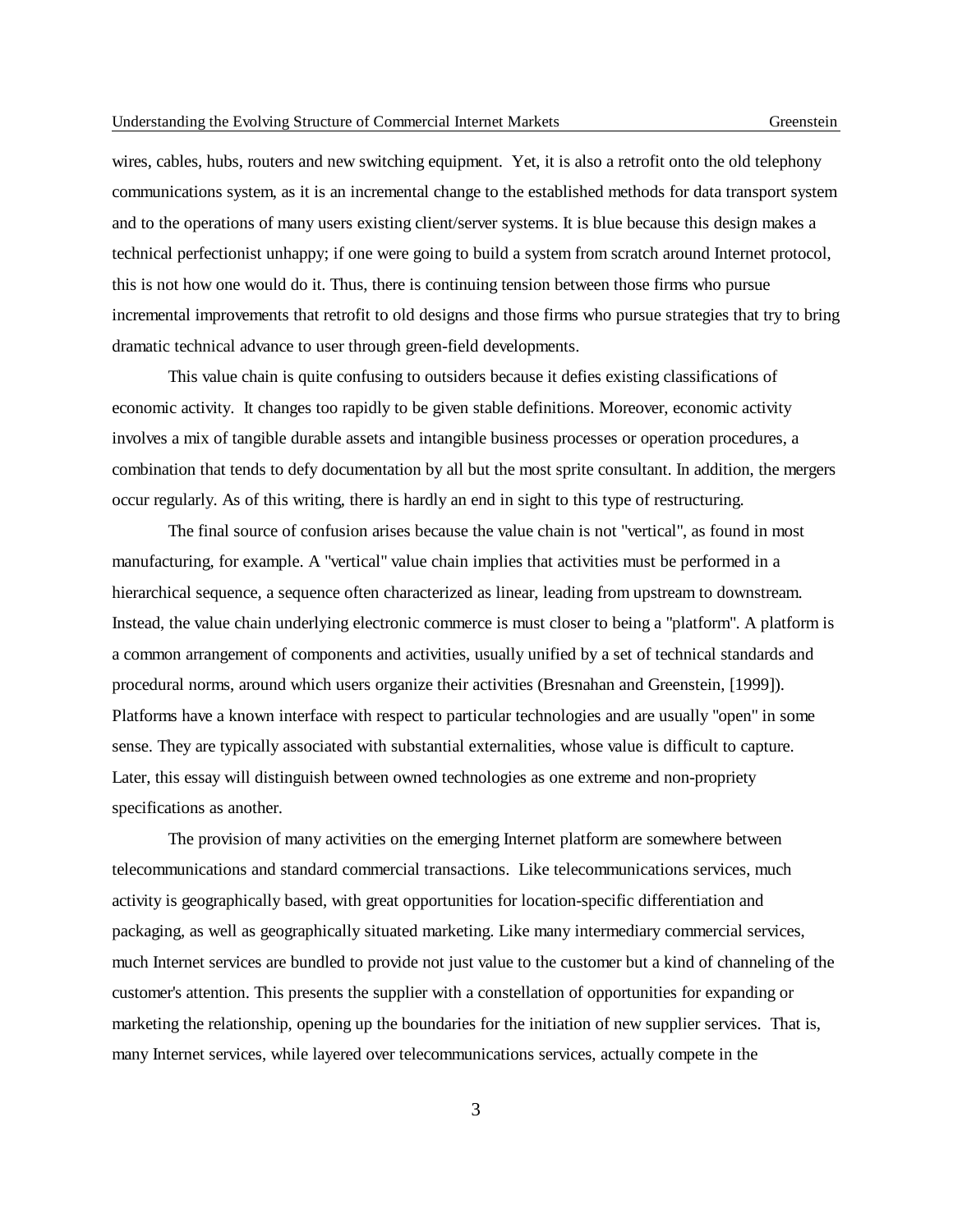multidimensional, multidirectional market that lies above them. This phenomenon will be illustrated further below.

! **Creation of value**: Next consider how this delivery of services creates economic value for society. How does the creation of value in this market depend on commercial behavior?

The first key detail is so familiar that few observers comment on it: data transport services are cheaper at higher volume. This arises because there are economies of scale in aggregation/density. This was true in the voice network and it is still true of data networks, whether it has a PC at the end of it or a mobile intelligent Internet device. It should continue to hold in the future, no matter what structure the TCP/IP network takes (See Aron et al, [1997]). In other words, we can expect the high volume/high density parts of the emerging Internet platform to contain only a few suppliers in any given location.

The second key detail is somewhat new: the "last mile" of data transport, where the densities are not too large and the volumes are not too high, is becoming a good business in some niches of electronic commerce. Several decades ago it simply was not possible. Now it is, and possibly on a wide scale and for a wide scope of activities, though there is considerable commercial uncertainty over precisely how wide the scope and scale can get. As of this writing, it is already clear that business applications, such as automation of routine business-to-business transactions, can grow considerably. There are also many bets that many other activities will shortly display similar economies, even activities such as retailing of goods, delivery of entertainment, organization of virtual games, and development of virtual communities and organizations.

In the commercial world, this new possibility gives rise to hundreds of vexing business decisions. Does it make sense for a small/medium sized firm to have a large on-line presence? Does it make sense for someone to get in the business of helping a rural farmer check the financial markets regularly with a palm pilot? Does it make sense for a cable company to delivery high-speed data over their cable lines to neighborhoods where only 25% of the households have a PC? There is no consensus on how to resolve these issues, even among experts.<sup>2</sup> The key observation is that this uncertainty raises vexing issues for ongoing policy making about electronic commerce, which can no longer be based on old assumptions about the boundaries of commercial behavior.

 $2$  Note that these decision get much attention from policy makers for good reasons; this is where many have/have not split gets decided. For example, commercial markets have so far determined who has Internet connection to the home and who does not, which regions of the country have easy access and which do not, and so on.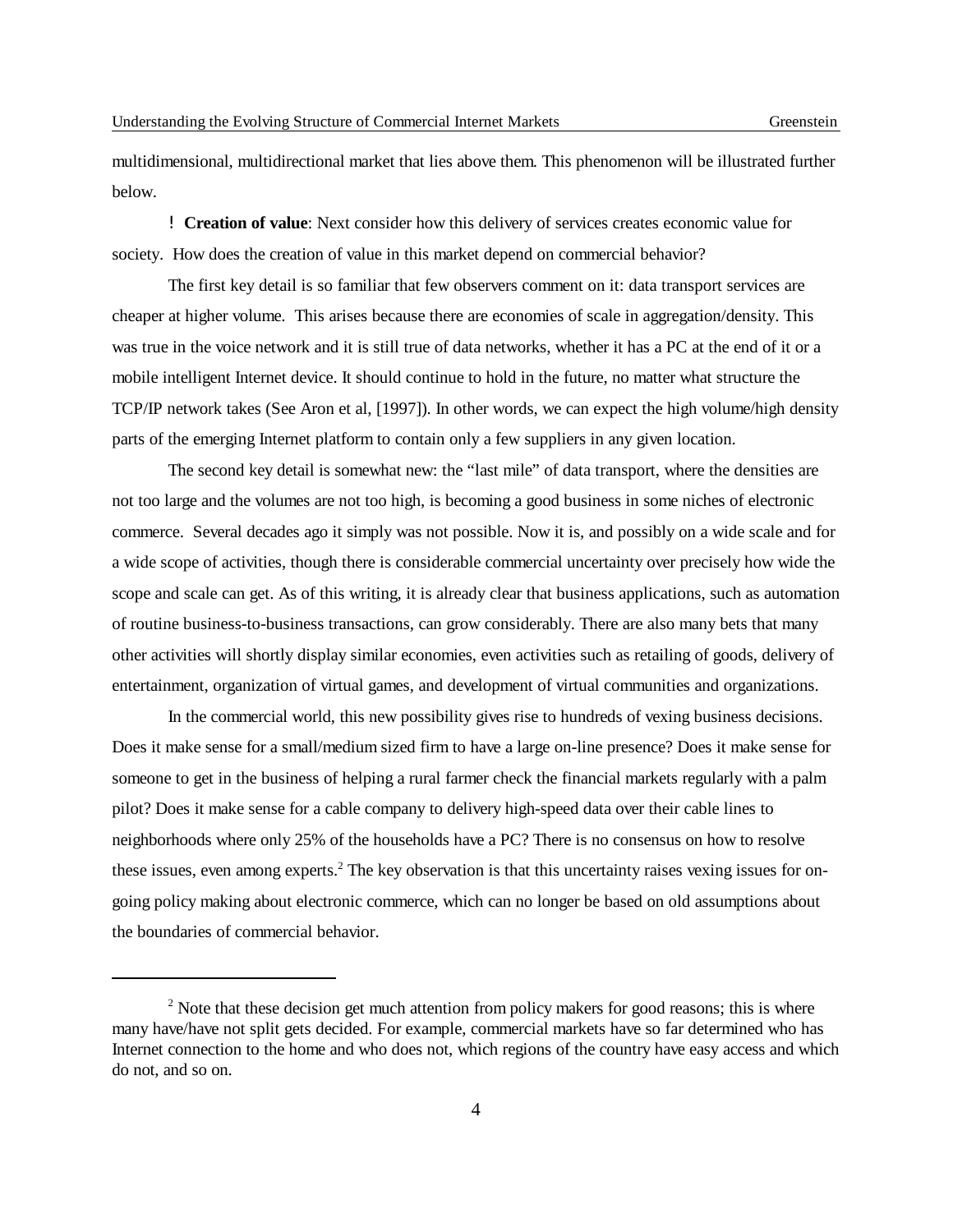An important technical enabler for this structure are the standards and processes underlying datainterchange, which is why this is a key part of the emerging Internet platform. These are comprised of TCP/IP, W3C & many other non-proprietary standards, mostly inherited from pre-commercial days. At many user sites, these are comprised of more proprietary standards, such as AOL's software, Windows, and so on.

If left entirely to market forces, there is no natural reason why any particular piece of the dominant standard had to be non-proprietary, nor for it to stay this way except that there are strong forces of inertia behind the status quo. An interesting tension arises because plenty of firms would love to overlay this system with their own proprietary material, if they could. The recent disputes between TCI/AT&T and AOL over interconnection have elements of this tension. So too does the dispute between Microsoft and AOL over the use of community chat software. So too the dispute between Microsoft and Netscape over the design of browsers and complementary components. The adoption of standards for streaming audio and video have also been influenced by these motives.

That said, today, at least for now, interconnection is easy and does not reside in any firm's unique domain, at least, not as of this writing. However, as one can see from Table 1, the possibility exists for some firms to acquire dominant positions in one part or another of the value chain. This environment raises alarmist fears in some circles that particular firms may act as a bottleneck on the creation of value. Others see great gains from the privatization of incentives to invest in the emerging platform. This debate will continue for the foreseeable future (E.g., for a variety of views, see Eisenach and Lenard, [1999]), highlighting the need for careful thinking about standards building processes in the emerging Internet platform.

Though everyone understands that value is being created, it is quite difficult to document even the basic trends. Prices change frequently and it is not at all clear what economic activity gets priced and which do not. The diffusion of new technology has rapidly moved across income, geographic space and type of application. Just as there is no consensus on how to develop these markets, there is no consensus about the best way to record their progress in creating value.

! **Same opportunity, different strategy**: Why do vendors approach similar commercial opportunities with different strategies? What we see is partly a reflection of the newness of the market and its gold-rush hype. In the present era it is not hard to start something on the web. Entry costs are low in all but the most technical of frontier activities. It is cheap to put up a web page. It is cheap to open an ISP. In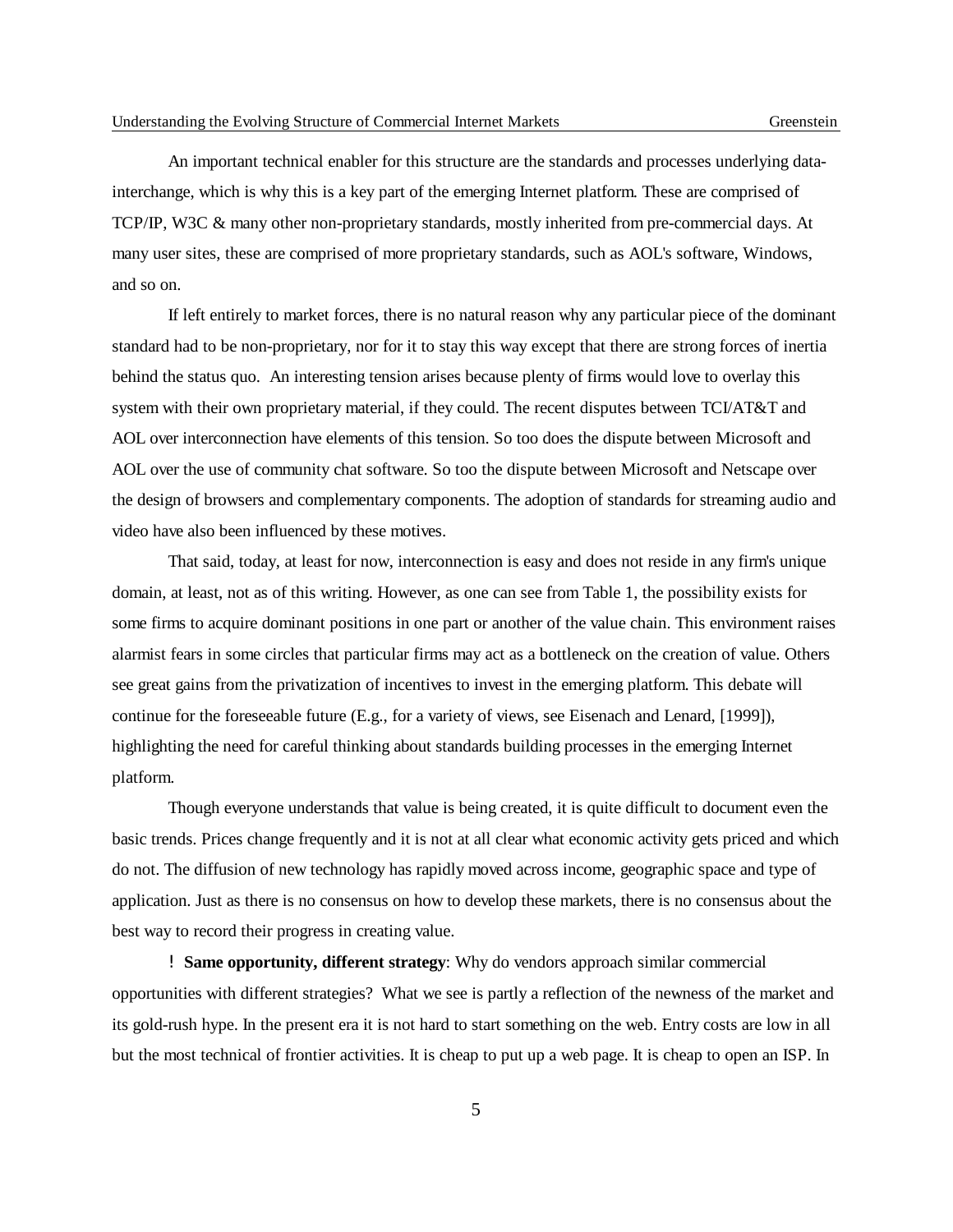most urban areas it is not hard to find programming talent. And, for most users of electronic commerce, new applications have been only an incremental change in their lives. Hence, many small firms can give it a whirl and, at least, get a start.

Variety exists for another reason, which is somewhat less faddish. Many vendors are deliberately targeting unique user need, tailoring their service to the peculiar needs of local markets, to their own special niche, or to bringing their own peculiar background to the fray. Whether this is associated with a different visions of the future, or a different core-capability, it results in variety.

Variety thrives because of divided technical leadership. When so many different firms possess similar technical capabilities, only commercial factors distinguish them from each other. This gives commercial firms strong incentives to develop strategies for electronic that strongly differentiate themselves.

As of this writing, two types of strategies tend to characterize electronic commerce entrants. First, a firm may try to combine electronic commerce with non-virtual activity in some unique way. For example, established media is full of half-breeds like the Wall Street Journal, The New York Times, Business Week, and so on, who try to maintain both a virtual and non-virtual presence and play them off each other. There are also plenty of less established media doing the same, such as Industry Standard, Wired, Red Herring.

Half-breeds exist too in retailing, where some firms use their web presence to give users a shopping experience that complements their non-virtual experience. Dell computer's establishment of a presence on the web is among the best known of this sort. Like most on-line retailers there is an important non-virtual part to their business: in this case, the assembly and delivery of a physical good. But there have been many other firms which pursue different specialties of non-virtual activity, such as E-Schwab, Microsoft Network, AT&T Worldnet and so on.

Then there are the pure electronic commerce plays, tailored to visions of unique on-line needs. The most successful strategies so far have been associated with firms that acquire a role as broker or aggregator of information or web experience. Amazon is among the largest of these firms, as they build a large onestop shopping experience across books, videos and plenty of other things. E-bay, the auction house, is another, as they try to establish their position as a central virtual location for exchanging unique goods. AOL has pursued a related strategy associated with aggregating entertaining content, simplifying the shopping experience and establishing virtual communities. There are tens of thousands of other firms trying similar strategies in many fields, from horticultural clubs to healthcare advice.

6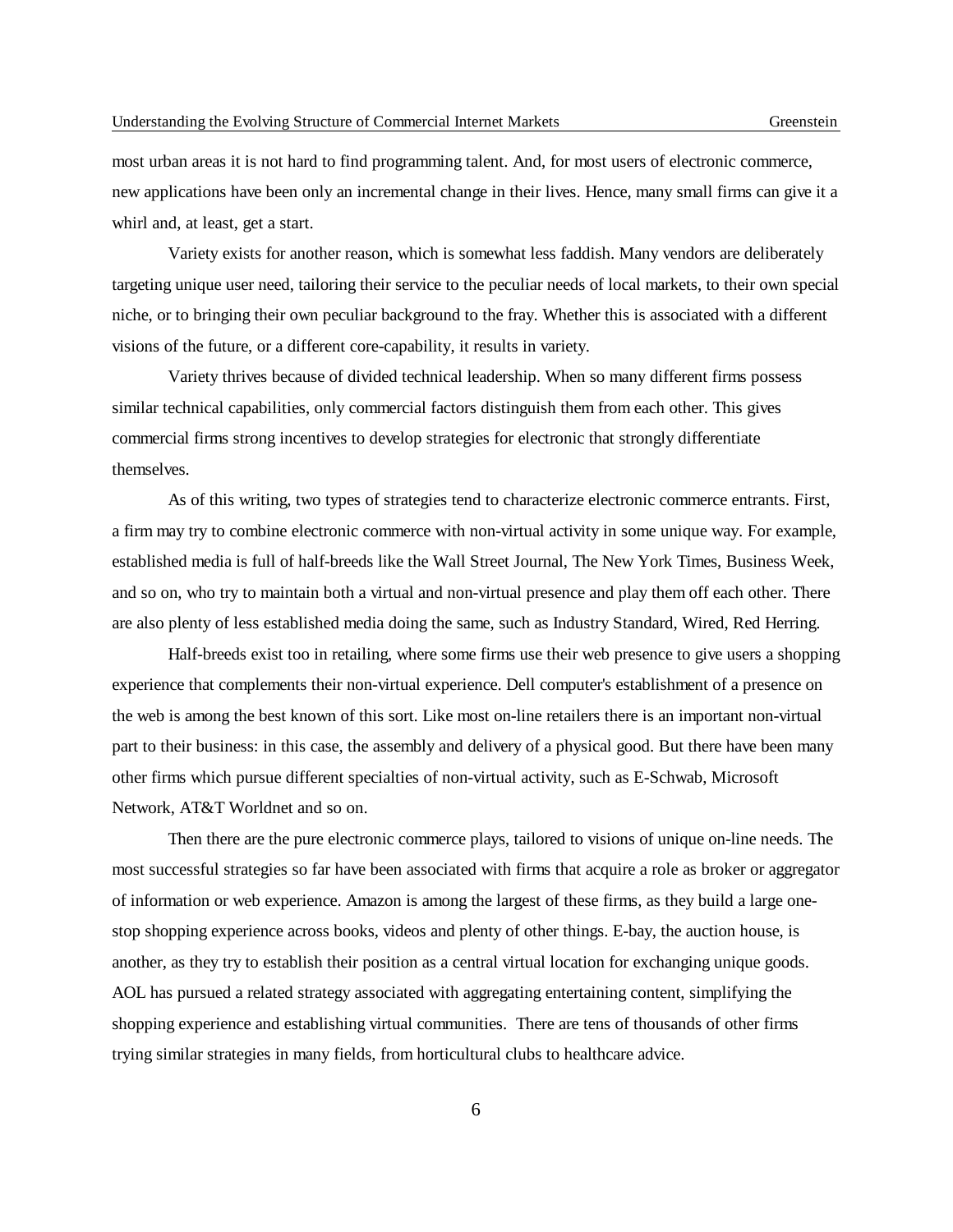Characterizing these strategies should continue to provide challenges for policy research. The distinction between electronic commerce and Internet infrastructure will not be very hard and absolute, nor especially useful. Popular conceptions based on electronic retailing by AOL, Amazon and E-bay, etc., are necessarily incomplete. Moreover, much key economic strategy will lie just below the transaction, in the transactions which build the bridges between the virtual world and the non-vritual, especially as the distinction between electronic commerce and infrastructure becomes more blurry in the future. This will be further illustrated below.

The heart of success strategies may lie in combinations of activities that cannot be replicated easily, combining infrastructure and processes in unique ways. Indeed, there may be no meaningful distinction between the firms who provide Internet access, the organization of the experience by search engines, and the organization of the retail experience. In the future these firms will be called AOL/Netscape, TCI/@home/Excite, and so on. Similarly, Microsoft has put its interests into cable modems, WebTV, through mobile devices in CE, satellite through Teledesic, and they are a large content provider too. It is not an exaggeration to say that we are headed towards an extraordinary set of arrangements involving confrontations between the strategies pursued by Microsoft, AOL, AT&T and many others. These confrontations of private interest will situate a number of vexing policy problems.

! **Adaptation:** How does adaptive activity translate technology into a developing market? This last question is perhaps the most important. Adaptive activity is central to growth. Yet, it is also most often the activity that goes undocumented.

What is adaptive activity? Firms take an adaptive role when they stand between the many possibilities enabled by new technology and the unique needs of the user. Firms do this when they package new offerings, when they launch new services, and even when they survey a business and tailor the new technology to the user's peculiar needs. These activities may be situated in particular problems, but may generate large spillovers to others in different locations, facing different problems.

Adaptive activity mattered a great deal in the period just after the commercialization of the Internet. Some firms specialized in making electronic commerce easy to use while other seek to push the technical frontier. Some vendors sought to specialize in a small set of activities while others sought to offer general solutions. Vendors devised strategies to take advantage in the large gaps of knowledge between themselves and their users.

That said, there seem to be one type adaptive role that many firms take and one which many firms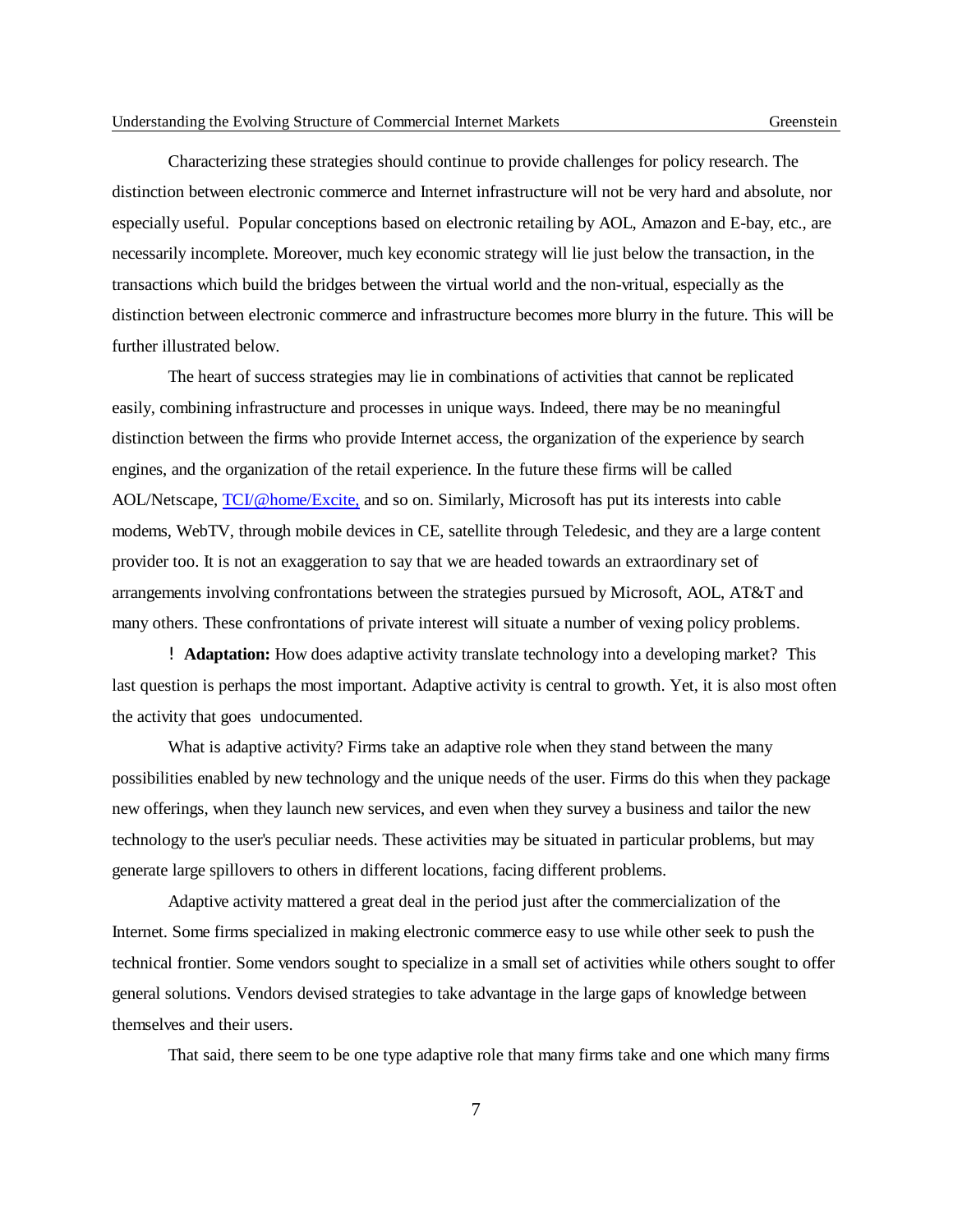do not. The uncommon role is to be a tool builder, a specialist the emerging platform, defining standards for equipment makers, ISPs, operators of web services, network users and others. Cisco, Microsoft, Oracle, Sun, IBM, Netscape/AOL and many firms listed in Table 1 desire this role.

The more common adaptive role is consulting, or more concretely, translating information about the new technical frontier into information which a user finds valuable. This is not a bad thing, though most commentators under-emphasized it. It is the essence of economic development. Consulting services can be either offered as a stand alone service or bundled with the sale, installation and operation of equipment. The key observation is this: in a dynamic changing environment, every active market participant sells knowledge along with other services, translating technology into value, the key part of economic growth.

Markets for knowledge have generally defied characterization and will likely continue to do so for many reasons: First, the private value of a technology license will diverge from its economic value. Second, the gains from efficient brokering are hard to measure. Third, the value of consulting services vary across location, provider and over time, but bring unmeasured benefits to different locations. Fourth, the transfer of knowledge, especially about the processes necessary to make use of a new technology, is often intangible and invisible to outsiders. This observation will also be illustrated below.

#### **3. The Internet Access Business after Commercialization: An interpretation**

The purpose of this section is to interpret one facet of the value chain of electronic commerce, Internet access. This will illustrate the essay's larger themes by showing in one concrete case how commercial behavior translated the technology behind electronic commerce into actual goods and services. In particular, it will illustrate how this market cannot be understood without using insights and frameworks from the economics of diffusion, adaptation and industry evolution.

The most recent surveys show that no more than 10 percent of US households get their Internet access from university-sponsored Internet Service Providers, ISPs, with almost all of the remainder going to a commercial provider (Clemente, [1998]). As of 1997, this ISP industry was somewhere between a three and five billion dollar industry (Maloff, [1997]). What are commercial ISPs in practice? For the most part, they are firms who provide Internet access for a fee. Access can take one of several different forms, dial-up to a local number or 1-800 number at different speeds, or direct access to the user's server using one of several high-speed access technologies.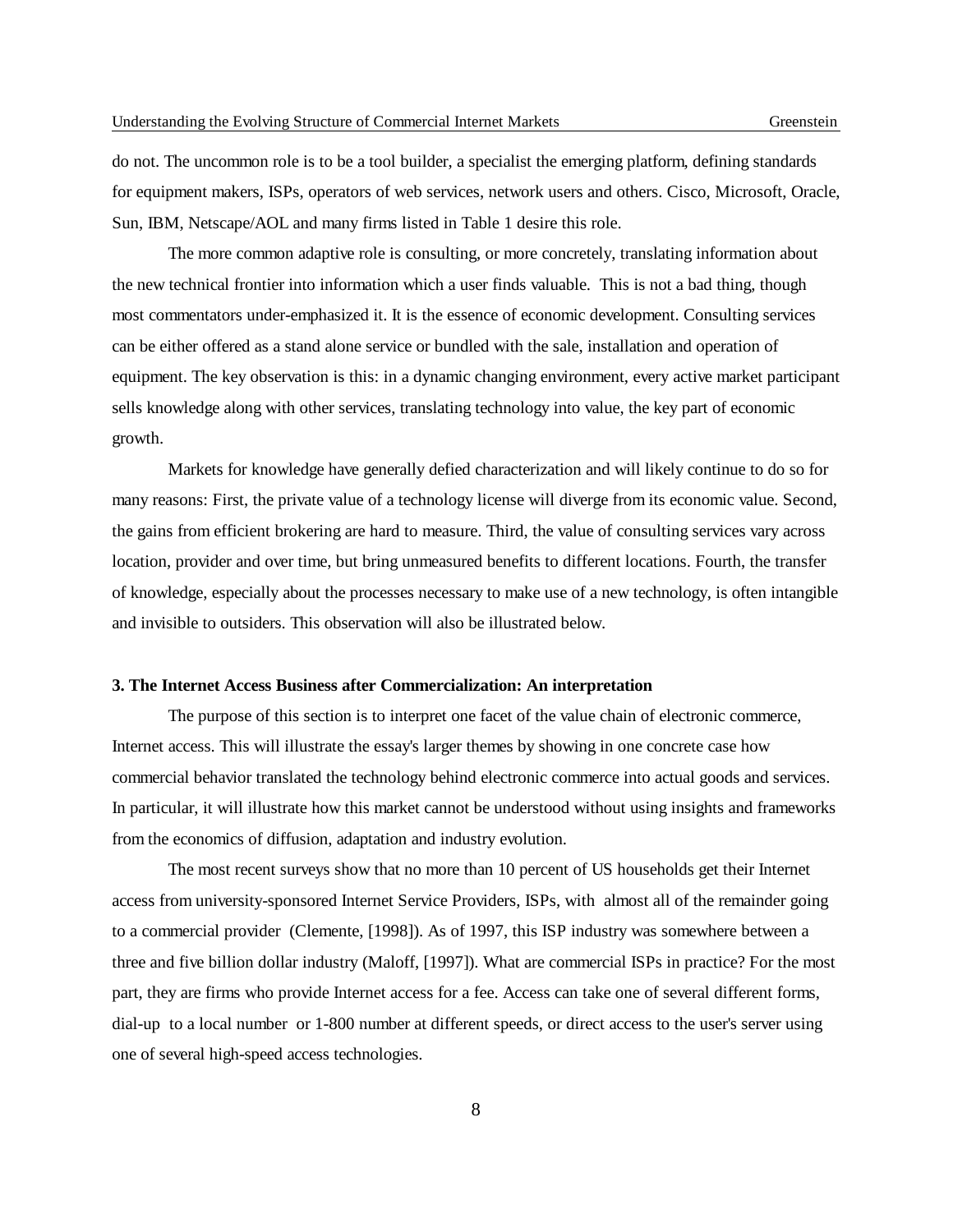Right after commercialization only a few commercial enterprises offered national dial-up networks with Internet access, mostly targeting the major urban areas. At that time it was possible to run a small ISP on a shoe-string in either an urban or rural area. These firms were devoted primarily to dial-up. Within a few years, however, there were dozens of well-known national networks and scores of less-known national providers covering a wide variety of dial-up and direct access. There were also many local providers of Internet access that served as the links between end-users and the Internet back-bone. Local shoe-string operations seemed less common.

Several key factors shaped the structure of this industry in these years. These factors were: (1) There was an uneven maturity to applications which had commercial value; (2) There was a loosely coordinated diffusion process; (3) A significant set of activities involved intermediary functions; (4) The supply of access approached geographic ubiquity; (5) National, regional and local ISPs specialized in different markets niches; (6) There were several fleeting business opportunities; (7) Adaptive activity is not yet a fleeting business opportunity; (8) Different firms pursued different strategies for offering new services. These are discussed below in turn.

! **Uneven maturity in applications which had value to commercial users:** Internet access technology is not a single invention, diffusing across time and space without changing form. Instead, it is embedded in equipment which uses a suite of communication technologies, protocols and standards for networking between computers. This technology obtains economic value in combination with complementary invention, investment and equipment.

When the electronic commerce first developed based on TCP/IP standards it was relatively mature in some applications, such as e-mail and file transfers, and weak in others, such as commercial infrastructure and software applications for business use. This was due to the fact that complementary Internet technology markets developed among technically sophisticated users before migrating to a broad commercial user base, a typical pattern for new information technology (Bresnahan and Greenstein, [1999]). The invention of the World Wide Web in the early 1990s further stretched the possibilities for potential applications, exacerbating the gap between the technical frontier and the potential needs of the less technically sophisticated user.

! **A loosely coordinated diffusion process:** Unlike the building of every other major communications network in the U.S., Internet access was built in an extremely decentralized market environment. Aside from the loosely coordinated use of a few *de facto* standards, (e.g., World Wide Web),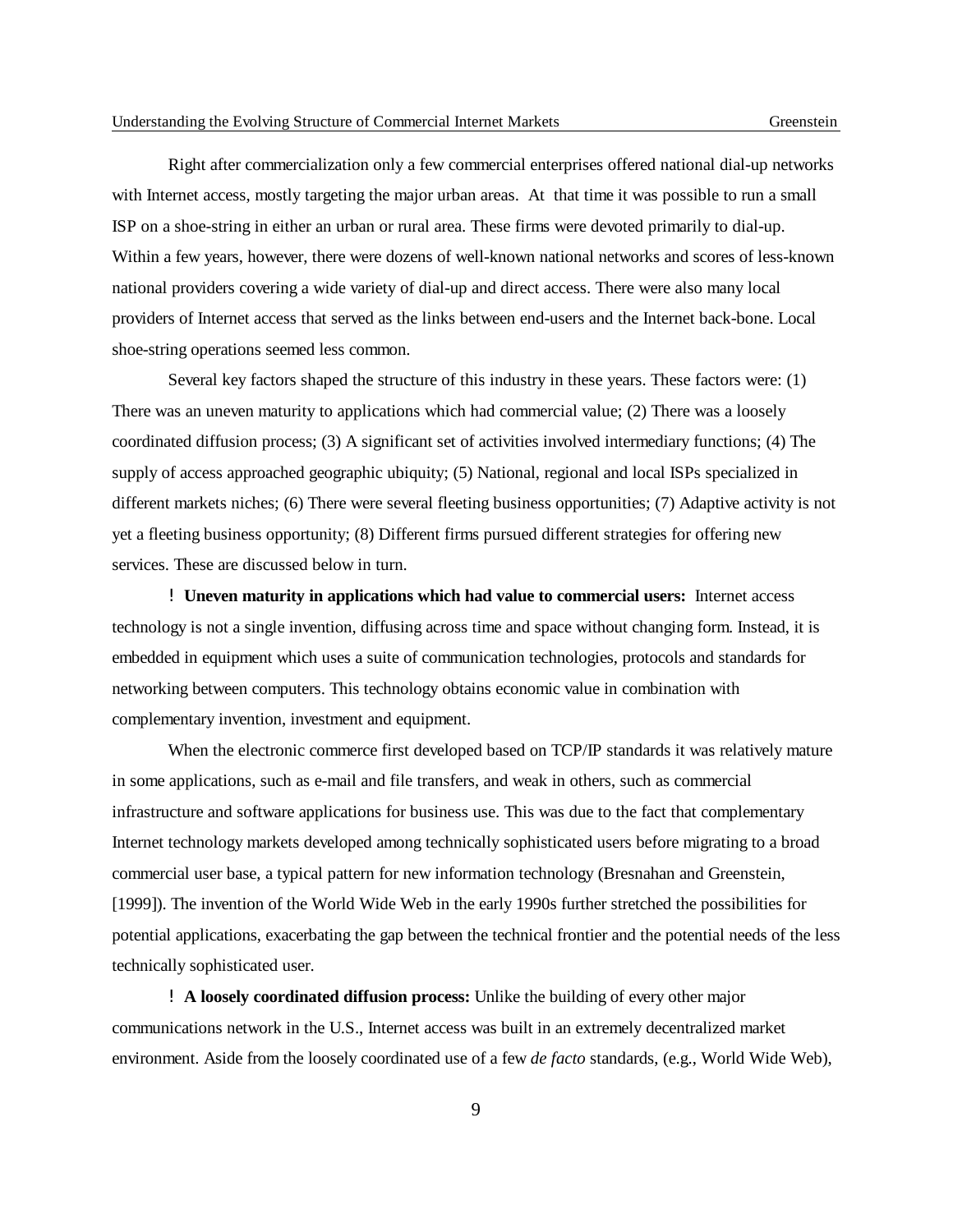government mandates after commercialization were fairly minimal. ISPs had little guidance or restrictions. They had the option to tailor their offerings to local market conditions and to follow entrepreneurial hunches about growing demand.

As a technical matter, there was little barrier to entry into the provision of dial-up access. This was the first obvious adaptation of Internet technologies to commercial use. As a result, commercial factors, and not the distribution of technical knowledge among providers, largely determined the patterns of development of the basic dial-up access market immediately after commercialization.

**! A significant set of activities involve intermediary functions:** The commercial transaction for Internet access between user and vendor could be brief but most often it was repetitious and on-going. A singular transaction arose when the vendor performed one activity, setting up Internet access or attaching Internet access to an existing computing network. If the ISP also operated the access for the user, then this on-going operation provided frequent contact between the user and vendor, and it provided frequent opportunity for the vendor to change the delivery of services in response to changes in technology and changes in user needs.

In many cases, an ISP was better educated about the technological capabilities than the user. In effect, the ISP sold that general knowledge to the user in some form which customized it to the particular needs and requirements of the user. At its simplest level, this provided a user with their first exposure to a new technological possibility and educating them about its potential. More often it went beyond exposure to electronic commerce, and included the installation of equipment, provision of maintenance and training, as well as undertaking application development. These types of transfers of knowledge typically involved a great deal of nuance, often escaped attention, and yet, were essential to developing electronic commerce as an on-going and valuable economic activity.

! **The supply of access approached geographic ubiquity:** The US telephone system has one pervasive feature, distance-sensitive pricing at the local level. In virtually every part of the country, phone calls over significant distances (i.e., more than thirty miles) engender per-minute expenses. Hence, Internet access providers had a strong interest in reducing expenses to users by providing local coverage of Internet access for a local population. Unmet local demand represents a gap between what is technically possible and what many users desire. This is a commercial opportunity for an entrepreneurial ISP, a situation where building appropriate facilities could meet local user needs.

Figure 1a and 1b illustrates the density of location of ISPs across the continental US at the county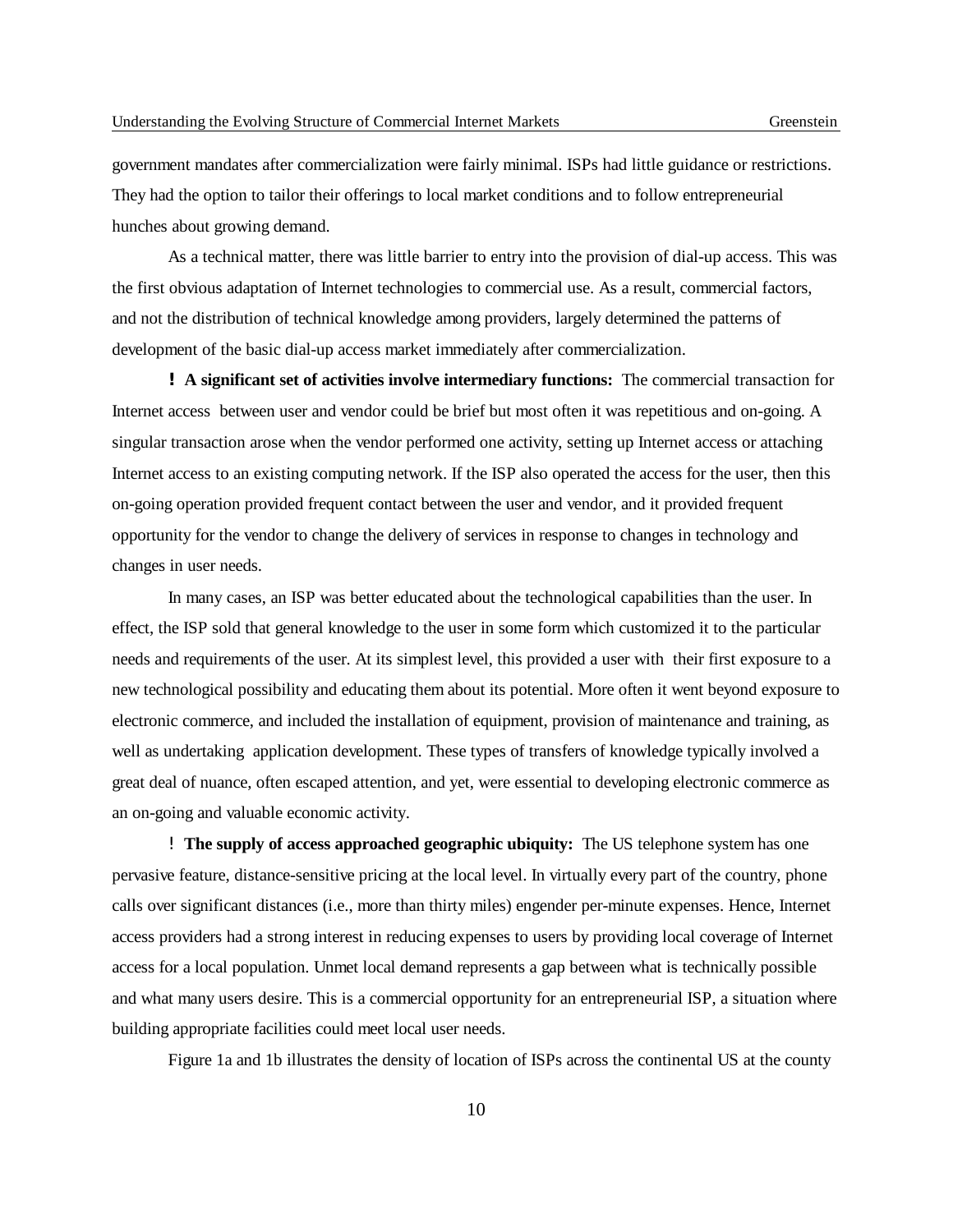level for the fall of 1996 and the fall of 1998.<sup>3</sup> Colored areas are counties with providers. White areas have none. The picture illustrates the geographic coverage of the ISP industry. ISPs tend to locate in all the major population centers, but there is also plenty of entry into rural areas. The maps also illustrate the importance of changes over time. Many of the areas which had no coverage in the fall of 1996 were covered by a commercial provider in the fall of 1998. Many of the areas which had competitive access markets in the early period were extraordinarily competitive by the end of the period. Indeed, Downes and Greenstein [1997] show that more than 92 percent of the US population had access by a short local phone call to seven or more ISPs. No more than five percent did not have such access. Almost certainly the true percentage of the population without access to a competitive dial-up market is even lower than five percent.

This near ubiquitous supply of competitive access had two consequences for policy discussions. It raised the issue that some low density areas of the country were getting left behind quickly. Second, in most parts of the country access to the commercial Internet was determined by demand factors -- i.e., whether the user thought the benefits exceeded the expenses, whether a user could learn how to use the Internet quickly, and so on.

! **National, regional and local ISPs specialized in different markets niches:** An unexpected pattern accompanied this rapid growth in geographic coverage. First, the number of firms maintaining national and regional networks increased over the two years. Tables 2a and 2b contain the activities of 32 national firms in fall 1996 and 175 in fall of 1998. The number of regional firms increased from 186 to over 600.<sup>4</sup> In 1996 most of the national firms were recognizable; as they were such firms as IBM, AT&T, Netcom, AOL, and other established firms who entered the ISP business as a secondary part of their existing services, providing data services to large corporate clients, often with global sub-divisions. By 1998 many entrepreneurial firms maintained national networks and few of these new firms were recognizable to anyone other than a long-time follower of this market.

 $3$  This study's data combine a count of the ISP dial-in list from August/September of 1996 and May/June of 1998 in *thedirectory* and a count of the backbone dial-in list for Fall of 1996 and the summer of 1998 of *Boardwatch* magazine. For further documentation of these methods, see Greenstein [1997], and Downes and Greenstein [1998]. The fall 1996 data covers over 14,000 phone numbers for over 3200 ISPs. The fall 1998 data cover over 65,000 phone numbers for just under 6000 ISPs.

<sup>&</sup>lt;sup>4</sup> In this table a national firm is one who is in more than 25 counties. A regional firm is in more than 3 counties but less than 25.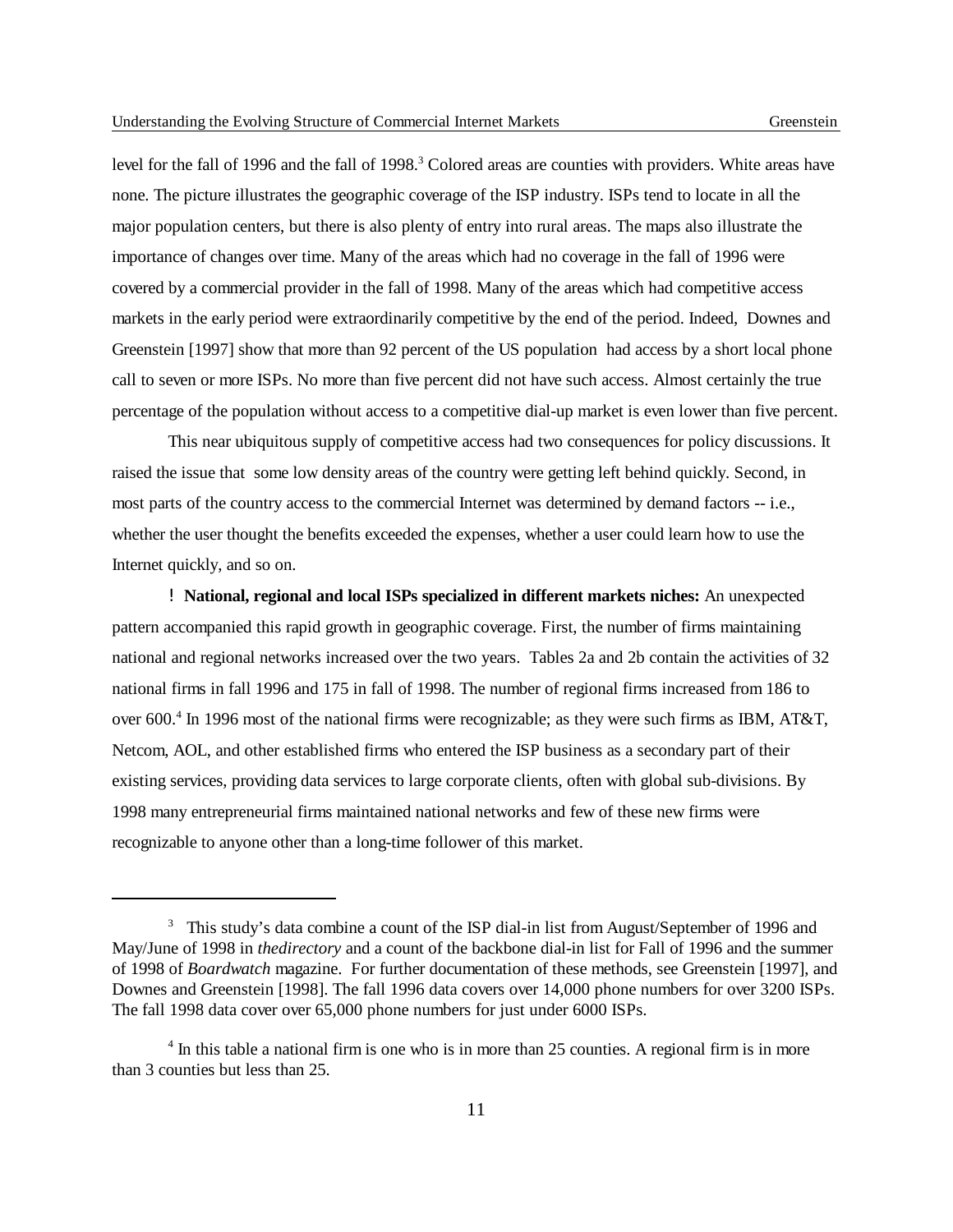There was also a clear dichotomy for growth paths of entrepreneurial firms who became national and regional firms. National firms grow geographically by moving to major cities across the country and then progressively to cities of smaller population. Firms with a regional focus grow into geographically contiguous areas, seemingly irrespective of its urban or rural features.<sup>5</sup>

As it turned out, most of the coverage of rural areas comes from local firms. In 1996 the providers in rural counties with under 50,000 population are overwhelmingly local or regional. Only for populations of 50,000 or above, does the average number of national firms exceed one. In fall of 1998 the equivalent figures was 30,000, indicating that some national firms had moved into slightly smaller areas. In other words, Internet access in small rural towns is largely done by a local or regional provider. The inference is that it does not pay for many large national providers to provide dial-up service for the home whereas many small local firms in other lines of business (e.g., local PC retailing) can afford to add Internet access to their existing business. It may also indicate that the local firm may have an easier time customizing the Internet access business to the unique needs of a set of users in a rural setting.

! **There were several fleeting business opportunities:** These geographic patterns indicate that the commercialization of the Internet created an economic and business opportunity for providing access. However, this opportunity was fleeting at best. The costs of entry into low quality dial-up access were low, and commercially oriented firms filled voids in specific places. For any firm with national ambitions, coverage of the top fifty to one hundred cities in the US was a fleeting advantage and quickly become a necessity for doing business. For any local or regional firm in an urban market, many competitors arose.

It seems unlikely that any firm in the future will get much strategic advantage from the scope of its geographic coverage of its dial-up network in the US. For any firm with a local or regional focus, there are countless others within every urban area providing similar services, so geographic scope does not provide unique position relative to competitors. There was much debate among ISPs about the value of providing geographically dispersed service. Some ISPs deliberately chose to focus on small geographic region and develop a reputation at that local level. Other ISPs attempted to create national brand names, focusing their

<sup>&</sup>lt;sup>5</sup> Some ISPs have told me in interviews that this growth was initially in response to customer requests for local phone numbers for accessing networks (e-mail mostly at first) when these customers traveled outside their primary area. More recently, it is also common to have ISPs discuss the possibility of developing a large customer base for purposes of "selling the base" to a high bidder in some future industry consolidation.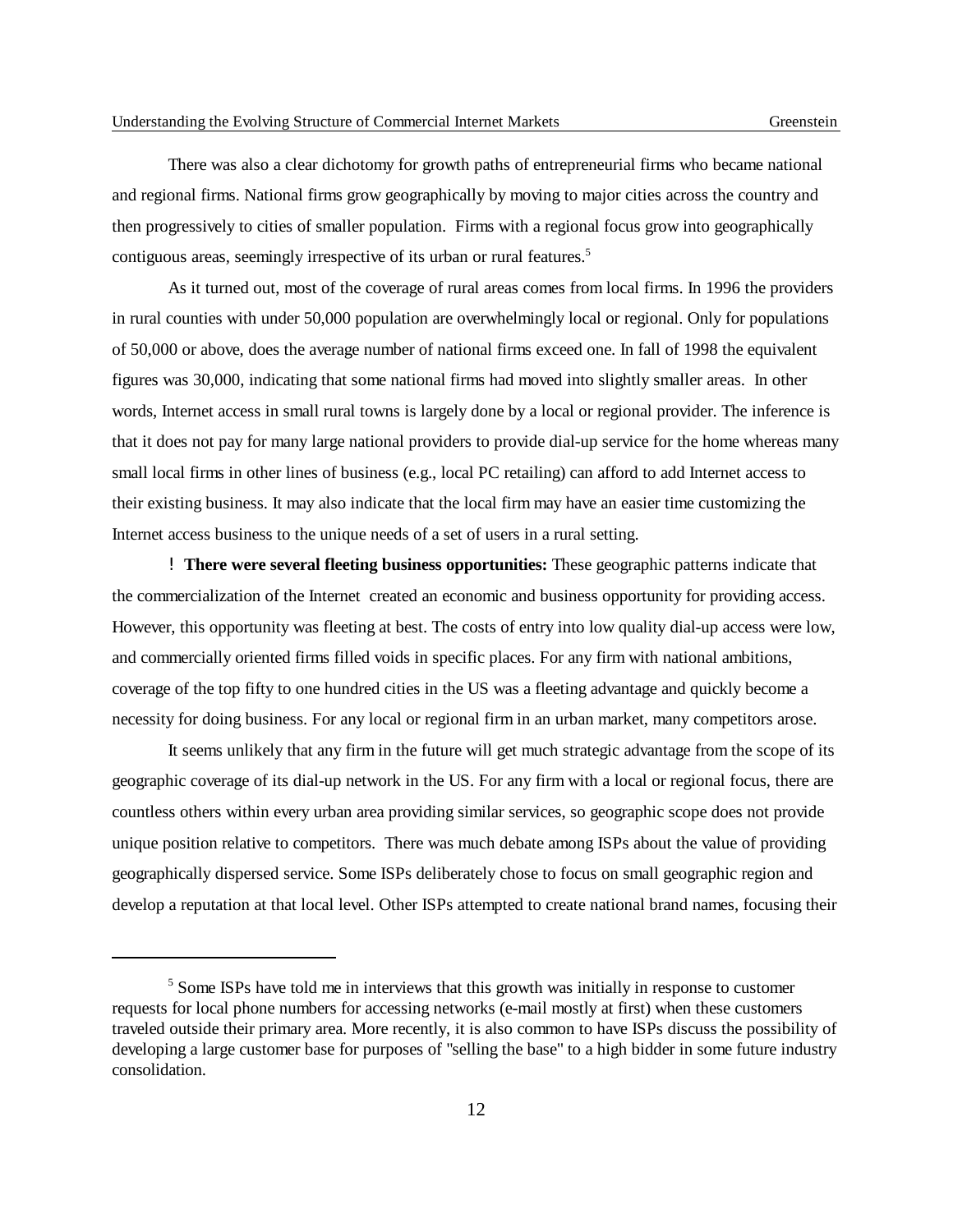attention on expanding their franchises or geographic reach.

! **Adaptive activity is not yet a non-fleeting opportunity:** A significant set of activities of many providers in the commercial Internet market involve "adaptation.". What activity comprises adaptation?<sup>6</sup> Adaptation services involve one of several activities: Monitoring technical developments, distilling new information into components which are meaningful to unfamiliar users, and matching unique user needs to one of many new possible solutions enabled by advancing technical frontiers. Sometimes adaptation involves heavy use of the technological frontier and sometimes not. In general, it depends on the user, their circumstances, their background, their capital investments, the costs of adjusting to new services and other factors which influence the match between user needs and technological possibilities.

Adaptation does not happen on its own. In information technology, the agents of change typically come from one of several groups: end-users within an organization, professional staff (such as the MIS group) within an organization, or third party vendors outside the organization (Bresnahan and Greenstein, [1999]). If the end-user or their staff does much of the adaptation activity, it becomes an extension of other operations and investments. In contrast, if third parties sell related services to users, adaption may take several different forms: equipment, consulting about business processes, or both. In this case, third parties, ISPs, took on a central role.

ISPs commercialized their adaptive role through offering new service. Services at ISPs can be grouped into five broad categories: basic access, frontier access, networking, hosting, and web page design (See appendix of Greenstein, [1999], for precise definitions). Table 3 includes lists of activities associated with each cateogory.

*Basic access* constitutes any service slower than and including a T-1 line. Many of the technologies inherited from the pre-commercial days were classified as complimentary to basic access, not as a new service.

*Frontier access* includes any access faster than a T-1 line, which is becoming the norm for highspeed access to a business user. It also includes ISPs which offer direct access for resale to other ISPs or

<sup>&</sup>lt;sup>6</sup> Adaptation has long been a topic of discussion in the economics of technology and economic growth (Bresnahan and Trajtenberg [1995]), as well as in the management of technology (Hagerdorn, [1998]). Studies of this behavior have antecedents in classic studies about diffusion and learning by Griliches [1957], Rosenberg [1977], Nelson and Winter [1982] and many others. For development of these view of the ISP market, see Greenstein [1999].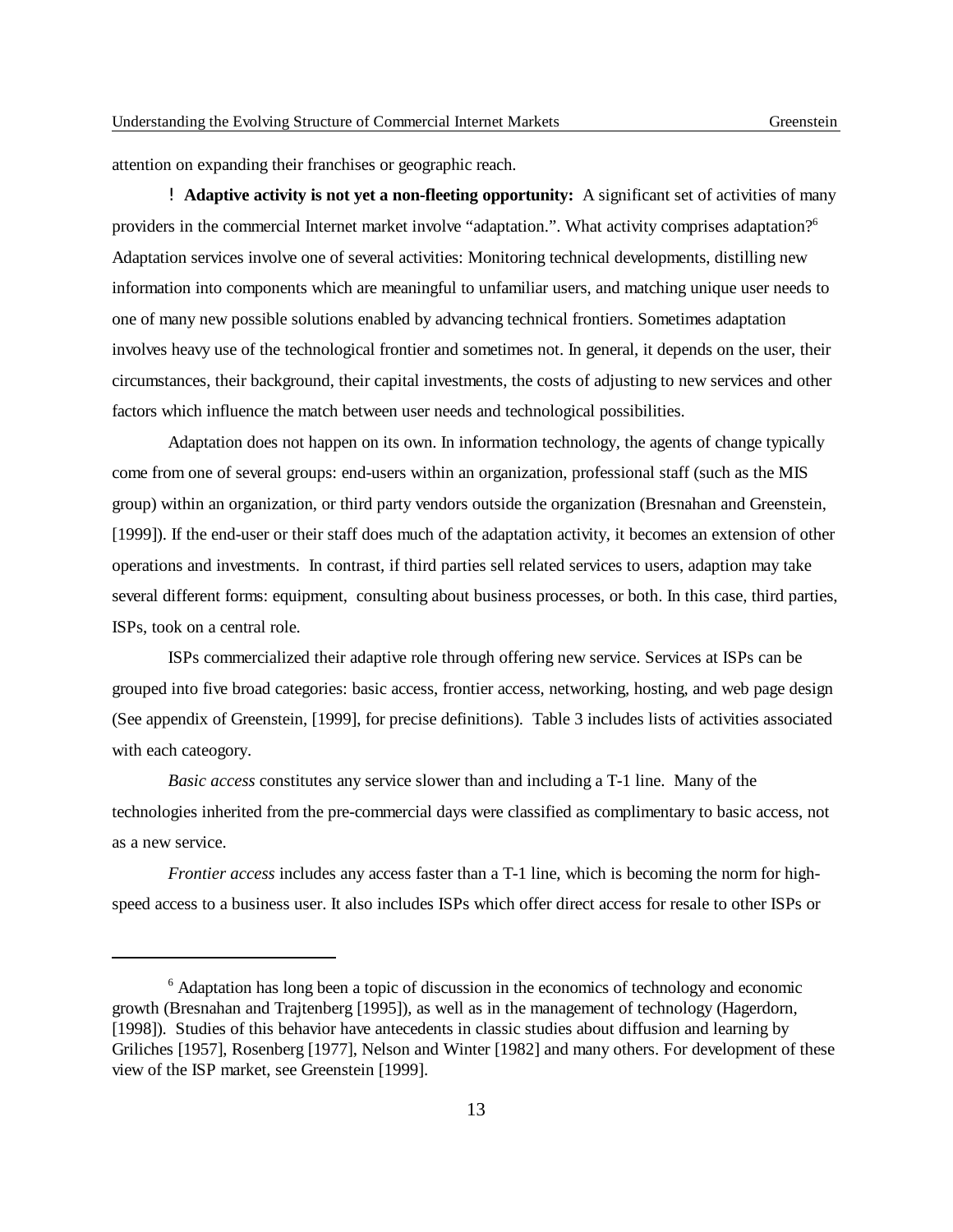data-carriers; it also includes ISP who offer parts of their own "backbone" as a resale to others.<sup>7</sup>

*Networking* involves activities associated with enabling Internet technology at a users location. All ISPs do a minimal amount of this as part of their basic service in establishing connectivity. However, an extensive array of these services, such as regular maintenance, assessment of facilities, emergency repair, and so on, are often essential to keeping and retaining business customers. Note, as well, that some of these experimental services could have been in existence prior to the diffusion of Internet access; it is their offering by an Internet access firms that makes them a source of differentiation from other ISPs.

*Hosting* is typically geared toward a business customer, especially those establishing virtual retailing sites. This requires the ISP to store and maintain information for its access customers on the ISP's servers. Again, all ISPs do a minimal amount of hosting as part of basic service, even for residential customers (e.g., for email). However, some ISPs differentiate themselves by making a large business of providing an extensive array of hosting services, including credit-card processing, site-analysis tools, and so on.

*Web Design* may be geared toward either the home or business user. Again, many ISPs offer some passive assistance or help pages on web page design and access. However, some offer additional extensive consulting services, design custom sites for their users, provide services associated with design tools and web development programs. Most charge fees for this additional service.

! **The rise of different strategies for offering new services:** By 1998 different ISPs had chosen distinct approaches to developing access markets, offering different combination of services and different geographic scopes. Table 3 shows the results of surveys of the business lines of 3816 Internet service providers in the United States who advertise on *thelist* in the summer of 1998 (see Appendix of Greenstein, [1999]).Virtually every firm in the samples provides some amount of dial-up or direct access and basic functionality, such as email accounts, shell accounts, IP addresses, new links, FTP and Telnet capabilities, but these 3816 seem to under-represent both very small and quasi-public ISPs (e.g., rural telephone

 $<sup>7</sup>$  Speed is the sole dimension for differentiating between frontier and basic access. This is a</sup> practical choice. There are a number of other access technologies just now becoming viable, such as wireless access, which are slow but technically difficult. Only a small number of firms in this data are offering these services and these are coincident with offering high speed access.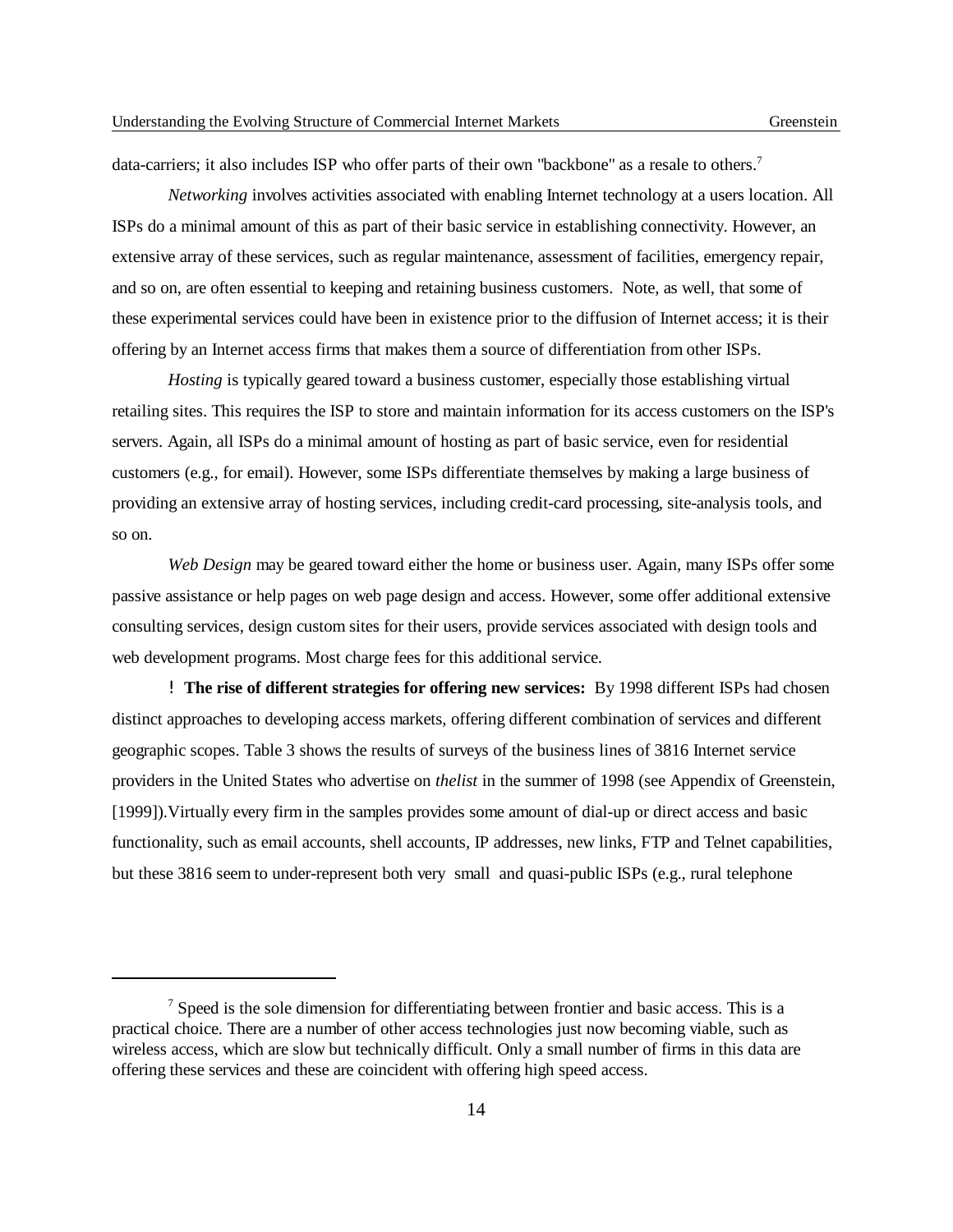companies  $)^8$ .

Of the 3816 ISPs, 2295 (60.1%) have at least one line of business other than basic dial-up or direct Internet access. Table 3 shows that 1059 provide high speed access, 789 networking, 792 web hosting, 1385 web page design. There is some overlap (shown in Figure1): 1869 do at least one of either networking, hosting or web design; 984 do only one of these three; 105 do all three and frontier access. The analysis sample has similar percentages. For such a cautious method, this reveals quite a lot of different ways to combine non-access services with the access business.<sup>9</sup>

These activities contain much more complexity and nuance than Table 3or Figure 3 can display. ISPs in urban areas have a greater propensity to offer new services. The largest firms – defined as present in 25 or more area codes – also offer services at slightly higher rates, which is also consistent with the hypothesis that urban areas (where large firms are disproportionately located) tend to receive higher rates of new services. See Greenstein [1999], for further details.

! **The research agenda for understanding Internet access:** These features of the access business portend an interesting future for this part of the value chain. The locus of adaptions is shifting from developing and maintaining access into related functions. Many ISPs in this business seems to be moving away from their specialization on only low-quality access. Access is being provided along with many other complementary services, where the combinations have not yet taken on a set pattern.

Further development of commercial Internet access will accompany and be accompanied by several other activities on the boundaries of these ISPs. This raises questions about changes to the activities of endusers within organizations. As ISPs grow closer to offer more services which integrate with the business processes of their users, it creates enduring links between the users and their ISPs. Users will then be left with the option of bringing in-house the creation of new Internet activities or allowing the ISPs to

<sup>&</sup>lt;sup>8</sup> This site, maintained by Meckler Media, provides the opportunity for both large and small ISPs to advertise their services. ISPs fill out a questionnaire where the answers are partially formatted, then the answers are displayed in a way that allows users to compare different ISP services. From comparison with other sources, such as Downes and Greenstein [1998], *Boardwatch Magazine* and the National Telephone Cooperative Association directory on Internet Services in rural areas (NTCA [1998]), it appears that these 3816 ISPs are not a comprehensive census of every ISP in the country.

<sup>&</sup>lt;sup>9</sup> One of the most difficult phrases to classify was general "consulting." The vast majority of consulting activity is accounted for by the present classification methods as one of these three complementary activities, networking, hosting and web-design.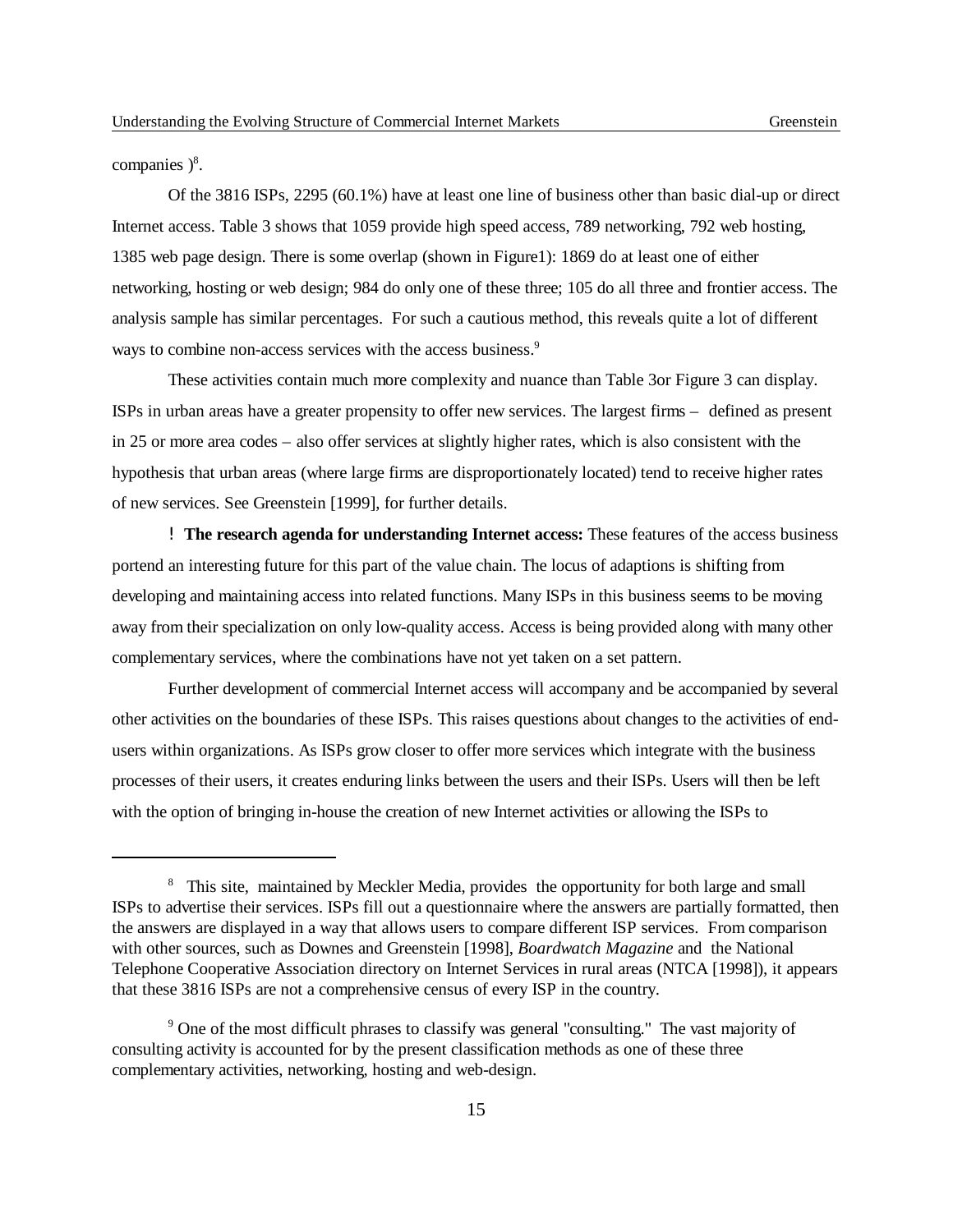continually advice them on how to change their business processes. What will the structure of this industry look like then?

#### **4. The research agenda for electronic commerce**

In this section the essay resorts to a broader focus, characterizing the room for original and fundamental empirical research about the changing structure of electronic commerce. While this environment raises many challenges for future research, regularity to patterns of behavior help frame many empirical research issues about changes in market structure. **<sup>10</sup>**

**! Measuring changes to the technical possibilities frontier and to pricing:** There is a well known literature in econometrics associated with hedonic estimation. This has been frequently employed to measure computing industry outcomes. This method provides some insight into the rate of technical improvement in hardware across a class of products. It has also been useful for describing several complementary markets.<sup>11</sup> Since the Internet equipment industry, like the rest of computing, has experienced a dramatic decline in price per unit of features, hedonic curves are a simple way to summarize that change over time. Hedonic techniques also account for changes in prices along the entire product line. This is one tool for focusing attention on improvement in upstream equipment and transmission facilities- along a wide spectrum of sizes, applications and firms – which almost everything is getting better and cheaper. There has been less attention paid to product turnover  $-$  i.e., entry and exit of new designs as a transmission mechanism for diffusion of new technology – leaving considerable room for further empirical research on product cycles, generally.<sup>12</sup> These methods have yet to be applied to the wide class of equipment underlying electronic commerce.

 $10$  I am grateful to Tim Bresnahan for bringing some of these issues to my attention over the course of many years. These set of issues partially overlap with our literature review of user-oriented and valuation studies in information technology, as found in Bresnahan and Greenstein [1999].

 $11$  There are many estimates of price changes in computing using hedonic estimates (e.g., Triplett [1989], Dulberger [1989], Gordon [1989], Berndt et al [1995]]. Recent research suggests that many of the same trends are found in PC software [Gandal [1994], Brynjolfsson and Kemerer [1996], Groehn, [1999]. On communications and transmission equipment see Flamm, [1989, 1998] and also Aron, et al., [1997]. For some reservations on the use of hedonic estimation, see Bresnahan and Greenstein, [1998] or Triplett, [1989], especially.

<sup>&</sup>lt;sup>12</sup> For example, see Stavins [1995], Greenstein and Wade [1998], de Figueiredo and Kyle [1999].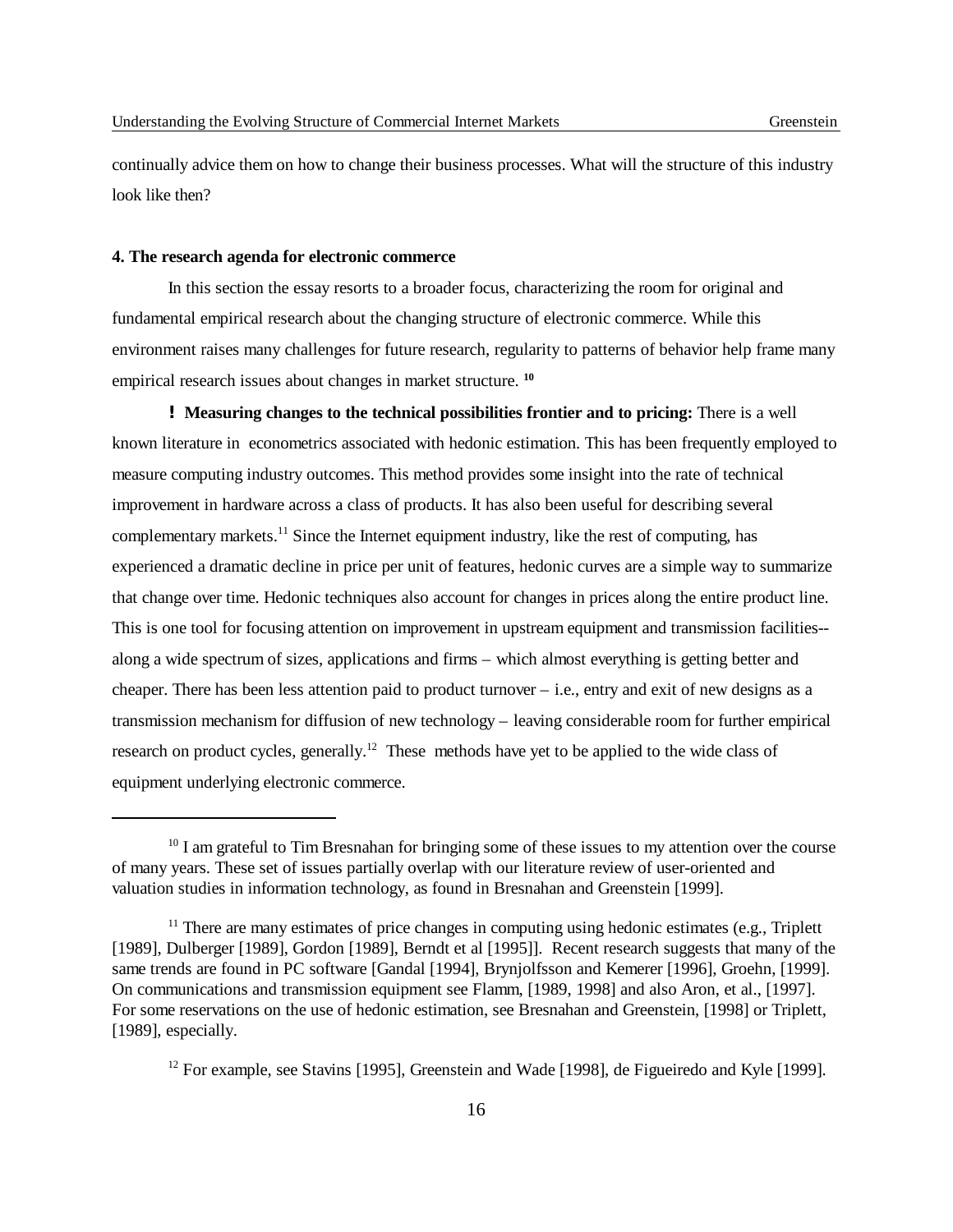**! Changes in the Geography of the provision of Internet Infrastructure:** There is wide interest in understanding the Internet's geographic features, as they have consequences for the development of a "universally accessible" Internet, and for the locus of growth and economic development in a region.<sup>13</sup> These issues need data collection and new frameworks. The most commonly cited information on the geographic diffusion of the Internet comes from the Matrix Information and Demography Services (MIDS) of Austin, Texas, which has been analyzing the location of 'hosts', computers connected to the Internet. Yet, it is not clear that there is any relationship between location of host computers and access to Internet technologies for business and personal use, nor is there any necessary relationship to degrees of economic advance in the region. Considerable more work is possible here, which geographers have begun to investigate.<sup>14</sup>

**! The nested adoption of electronic commerce:** General purpose technologies, such as Internet technology, do not diffuse immediately without change. Often the critical factor influencing their adoption are "co-inventive" activities, inventions which adapt the technology to specific unique users (Bresnahan and Trajtenberg, [1997]). Co-invention takes time and necessarily occurs in sequence. As the conditions that determine one first diffusion pattern change, and as users co-invent in reaction to new opportunities, so too do the conditions that determine the adoption of Internet technologies.<sup>15</sup> Hence, a latter episode of diffusion can be nested within the factors that determined the first episode. More to the point, any sufficiently complex co-invention activity will result in the nesting of some adoption episodes in others. For example, innovations in personal computing and networking influence the diffusion of on-line retailing. Innovations in search engines leads many firms to alter their web pages, which further induces changes in interactive access technology, which induces further adoption of software and so on. There has been very little attention paid to the how the sequence of development of electronic commerce shapes its performance. Is the United States gaining short term advantages or long terms disadvantages by being the strong first mover? How are there biases presently in the resolution of tensions between retrofitting and green-field

<sup>&</sup>lt;sup>13</sup> See, e.g., Moss and Townsend [1996, 1998], Moss and Mitra [1998], Greenstein, Lizardo and Spiller [1997], Downes and Greenstein [1998].

<sup>&</sup>lt;sup>14</sup> See http://www4.mids.org/. Also, see http://www.cybergeography.com/atlas/atlas.html for cyber-geography and for international commercial statistics, see http://www.telegeography.com/.

<sup>&</sup>lt;sup>15</sup> See Jimeniz and Greenstein [1998], Clemente [1998], Kridel [1997] and Tedlow [1996].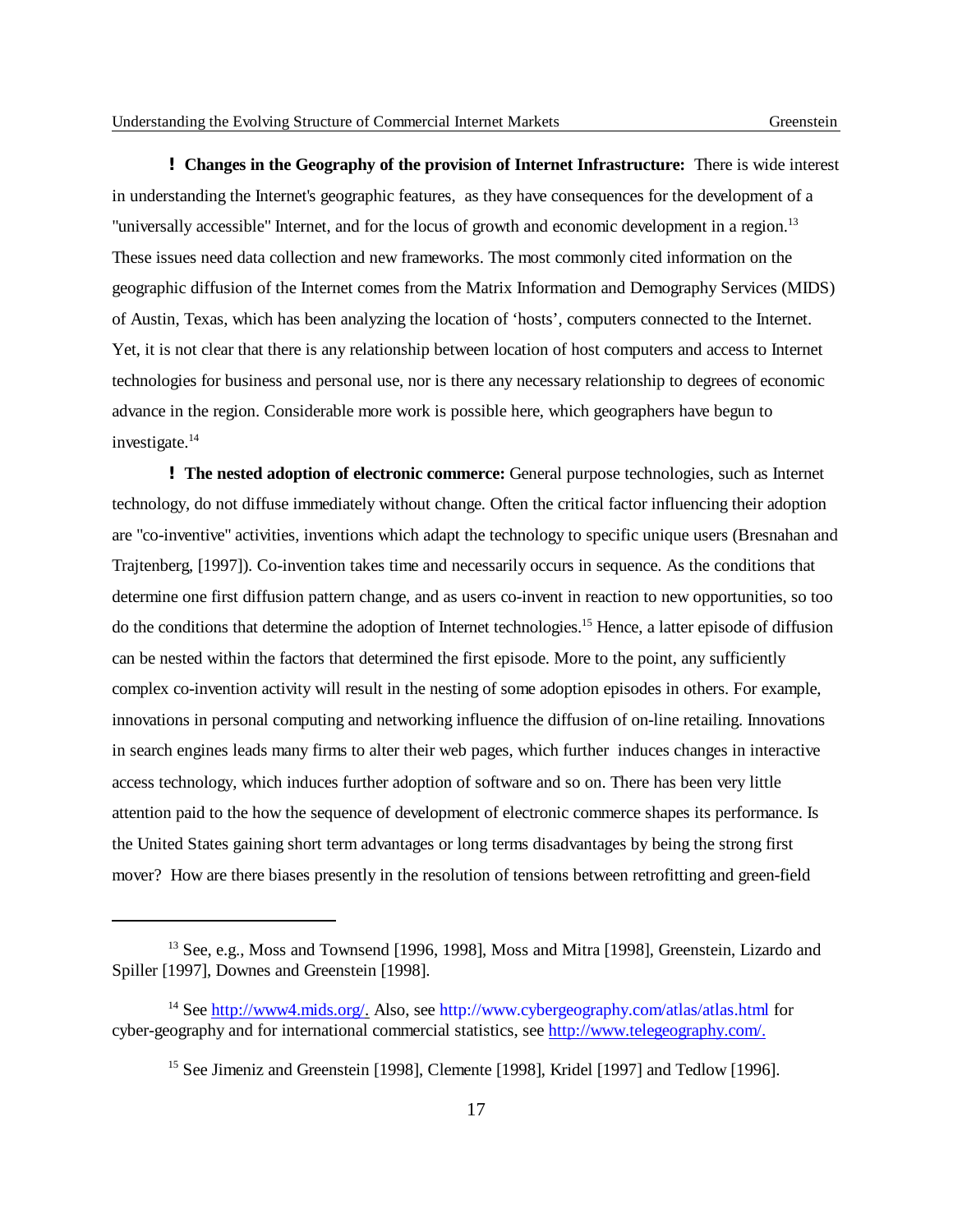development of the value chain of electronic commerce?

**! Variation in business models:** Does the availability of new services differ across regions of the United States? Across time? Investment in digital infrastructure induces entry of complementary goods or it produces demand-enhancement which differs by company and region. Aside from those identified in the example above, there is room for many more studies of the determinants of differences in the form of commercializing electronic commerce. This topic is difficult partly because the key issues resist datacollection, requiring that researchers measure adaptation expenses, how the benefits from new technology get captured by the business, and how these benefits are distributed to the purchasers of the final products. There seems to be opportunities to arbitrage between the broad knowledge of consultants and the specific needs of academics and policy makers.**<sup>16</sup>**

**! Variation in user requirements at the home:** Some statistical research has analyzed the patterns of adoption of IP technologies for non-business use.<sup>17</sup> This is clearly an important determinant of industry structure in electronic commerce, as the diffusion of so many business models and new applications presumes ubiquity or an experienced user base. Yet, adoption and use of the Internet at home depends on historical or previous investments, particularly in such key infrastructure such as PCs, cable lines and local digital phone equipment. That is, the diffusion of electronic commerce had historical determinants in the diffusion of PCs, which was not oriented towards the diffusion of electronic commerce for many years. These were determined by many factors, such as the age, income and profession of residents of a household, as well as the conditions of schools, libraries and retail service facilities in a local region. Does this portend development of non-PC based models of electronic commerce at the home? Will the have/have-not split in access to electronic commerce be determined by the factors which shape PC adoption?

**! Variation in user requirements in business:** The literature has made interesting progress on

<sup>&</sup>lt;sup>16</sup> There is a long list of commercial firms with active research programs in characterizing business models in electronic commerce at a national or international level, including Juliussen and Juliussen, Forester, the Maloff group, Jupiter Communications, Ziff-Davis, IDG, Boardwatch, Meckler Media, Gartner Group, and many more.

<sup>&</sup>lt;sup>17</sup> Some recent contributions include Kridel, et al [1997], Goolsbee and Klenow [1999], or Goolsbee [1999]. Also, see Clement [1998] or Maloff [1997].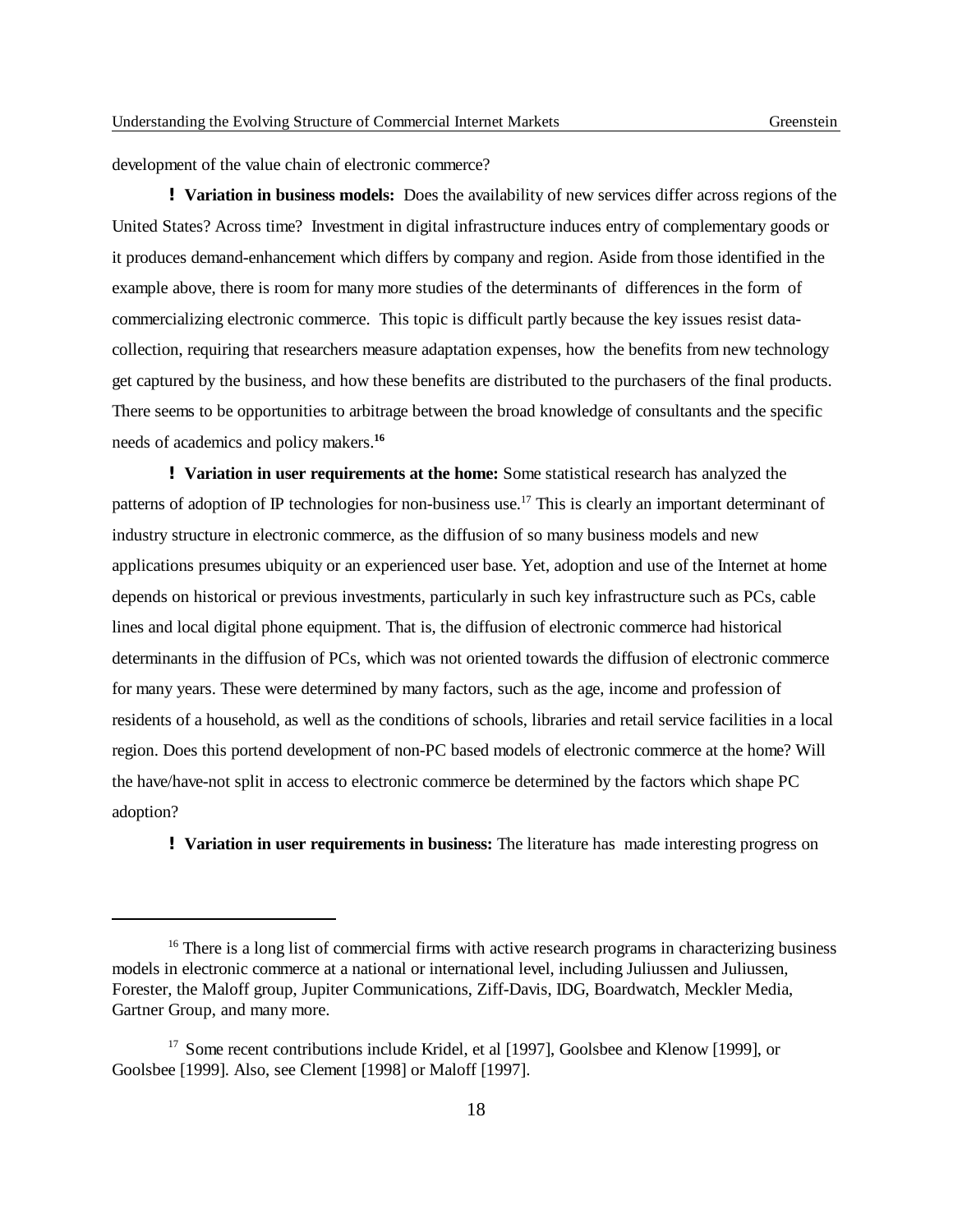the determinants of adoption of new  $IT$  in business.<sup>18</sup> These studies could be extended to many of the open questions about the relationship between the diffusion of electronic commerce and its benefits/costs to specific users, especially in different types of business activities. Some buyers may be waiting for adaptation costs to decline, which occurs as the supply of complementary goods increases. In computing, for example, the costs of transition from old technology to new were much higher in complex organizations with idiosyncratic applications. These costs slowed adoption of new technology by some of the very firms who could benefit most from it, inducing a potentially long lag between the invention of new capabilities and their use. These explanations may provide a framework for understanding development of new services in such key industries, such as financial services, transportation and print and publishing.

**! Markets for adaptation services:** It would also be interesting to examine the pricing, business models and success of the custom software and related services in a variety of applications to electronic commerce – how effective are they in making adaptions to local conditions and why? Did national firms need to change their sale, service and organizations to try to commercialize this new opportunity? Similarly, there is a need to examine the ability of companies to find and use programmers in their local markets, or enterprises' ability to deploy managers in the kinds of roles required by new IT. While most data do not directly measure adaptation activity, such activity may leave shadows in features of software, labor practices, management policies, changing job definitions, wages and output qualities. Further studies of the organization of the software industry, training, labor practices, and other adaptation activities would be very useful.<sup>19</sup>

**! Intermediaries, local economic growth and subsides:** The diffusion of an Internet technology is largely shaped by the geographic diversity of local markets and the heterogeneity of firms who commercialize that technology. This dispersion shapes the customization of technology to new users and established businesses. This process is central to the understanding of economic growth, especially as electronic commerce influences information-intensive activities within firms, such as inventory

<sup>&</sup>lt;sup>18</sup> See, e.g., Bresnahan, Brynjolfsson and Hitt [1999] on the degree of centralization or decentralization within corporation, Hubbard [1998] on the use of computing and global-position-systems for coordination benefits, Bresnahan and Greenstein [1997] examine the idiosyncratic factors slowing down/speeding up diffusion of networked IT at mainframe users.

<sup>&</sup>lt;sup>19</sup> For example, Mowery [1998], Siwek and Furchtgott-Roth[1998], Autor [1999], are steps in this direction.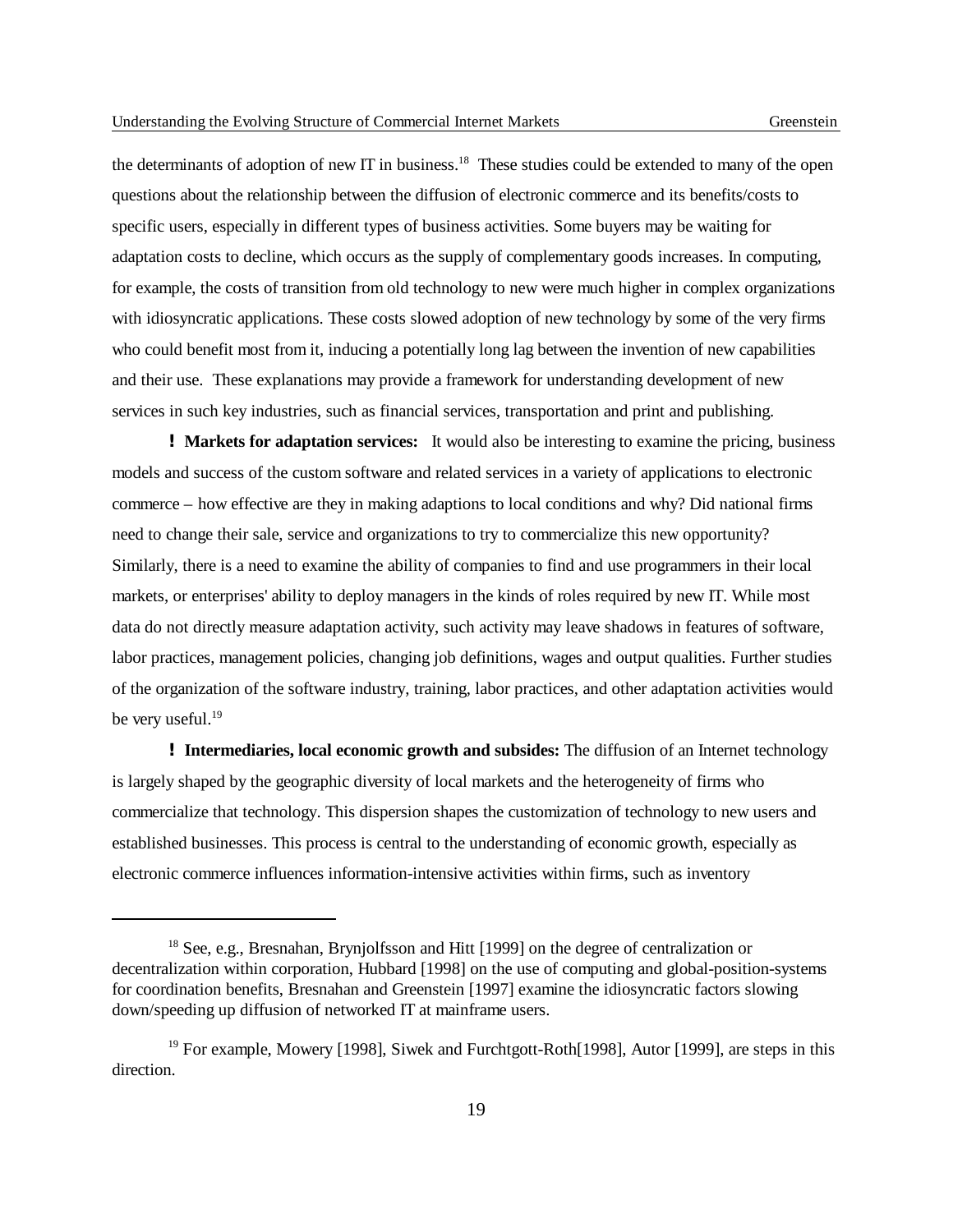management, sales and distribution and other coordinative activities.<sup>20</sup> It is also a source of great policy concern in the telecommunications industry, as this relationship shapes the creation and targeting of subsidies associated with new services at schools, libraries and hospitals, as proposed in the 1996 Telecommunications Act.<sup>21</sup> If the lower propensity to find new services in low-density areas is due to an absence of local firms with appropriate skills, then policies might either induce commercial firms to expand from high-density areas to low density areas, or they must induce incentives/vision/investments from other stake-holders who are already located in low-density areas If, on the other hand, the absence of new services in low-density areas is due to an absence of local demand for these services or the absence of local infrastructure, subsidies run the risk of not changing the propensity to experiment in such areas. Indeed, in that case, the subsidy can be very wasteful if it induces the offering of services which few want.

**! Restructuring of intermediary functions:** Many observers forecast that TCP/IP-based services will lead to radical restructuring of the formats for, and delivery of, final goods which are informationintensive, such as music or radio, telephony, broadcast television, video gaming, newspapers, magazines and other print media. Some of this restructuring is symptomatic of the upheaval that is typical of hightechnology industries, raising many strategic issues for investors and managers, but no substantive issues for policy makers. Some of it raises issues where regulated monopolies interact with otherwise competitive market environments. There is a need for frameworks and data to understand the key determinants of market structure: the entry and exit of new firms; the value ownership over, and horizontal concentration of, key assets; the persistence of old services and resistance of incumbent firms to new services, and so on. However, unlike many of the other topics just raised, this area has already attracted considerable attention from researchers, as it overlaps with traditional regulatory concerns regarding the ownership of key assets in the delivery and transmission of information. Indeed, this literature is too large to summarize here. That said, if the past is any predictor of the future, the demand for empirical research on related topics will exceed the supply for the foreseeable future.

**! Regulation of interconnection, access and content:** Much regulatory communications policy in

 $20$  For recent contributions, see, e.g., Roller and Waverman [1997], Moss and Townsend [1998, 1999], Greenstein, Lizardo and Spiller [1998], Greenstein [1999].

 $21$  This is a growing literature and a topic that is far from settled. For recent contributions, see Werbach [1997], Esbin [1998], Weinberg,[1999], and for the perspective of rural telephone companies, Garcia and Gorenflo [1998].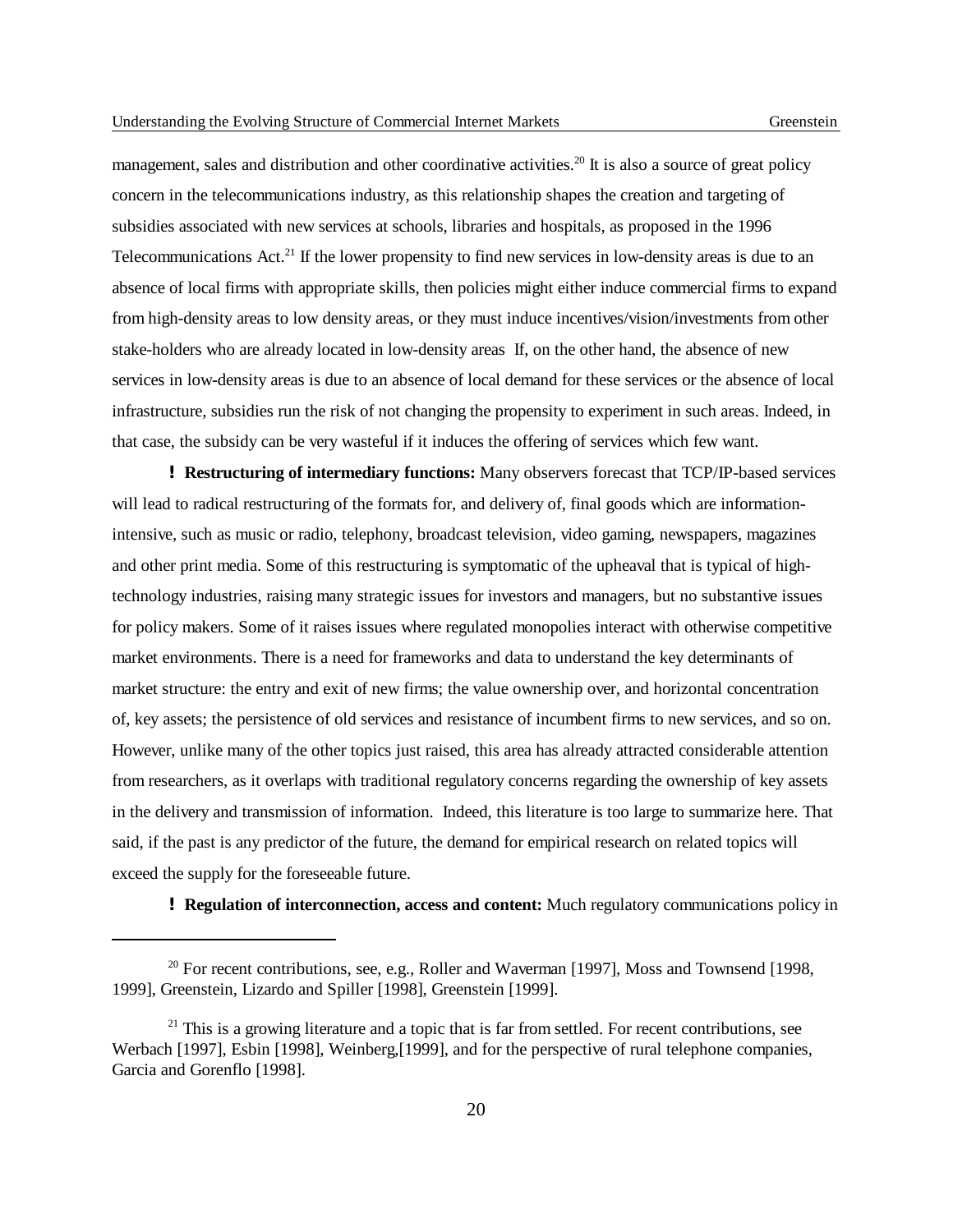the United States presumes and reinforces a distinction in ownership between the firms who provide transport services and the firms who make use of those services in delivering content. As noted, this distinction seems vague, at best, in the emerging Internet platform. At worse, it is simply antiquated. This trend raises the question about the wisdom of employing legacy regulatory categories to the behavior of firms, such as ISPs, who cross legacy boundaries. Accordingly, much policy debate has been concerned with redefining the distinction between traditional telephone services and computing services (e.g., see Weinberg, [1999], or Sidek and Spulber [1998], for a recent summary and critique). Should there be a new and possibly *sui generis* regulatory approach to ISPs, Internet content providers, and providers of new services which combine elements of the old platform with the new, such an IP-based telephony? If firms are pursuing business models with only a mild relationship to the regulatory boxes and previous business lines, how should regulators think about these experiments? Is this the key market mechanism for developing the complementary Internet services and translating technical advance into economic value? Is it in society's interest to have these experiments develop and in society's interest to let them have sufficient time to generate potential information spillovers or should the cost of that input be incorporated into the industry's investments and other strategic commitments, minimizing distortions? There is a need for framework here, and as with the last topic, this area has already attracted considerable attention. Again, it is fair to predict that the demand for research on this topic will exceed the supply for some time.

#### **4. Conclusion**

This essay provides a set of questions, an illustrative example, and a guide for future empirical research. This essay has taken just one of many steps towards framing empirical guidelines for analyzing the developments in electronic commerce. The essays' themes provide a framework for summarizing key issues for empirical research into structural change in electronic commerce. The study identifies many different areas where fundamental research is possible and desirable.

In closing it is also worth noting that the nexus of this essay's questions identifies a particularly vexing and important set of policy issues. That is, electronic commerce will undergo considerable change in the next decade as firms respond to better information about demand and the emergence of new technical capabilities. Society benefits from the intermediary activities that firms pursue and from the variety of ways different firms try to meet user needs. It is precisely that juncture of variety and mediation which keeps observers guessing about the direction of structural change in commercial markets, and which raises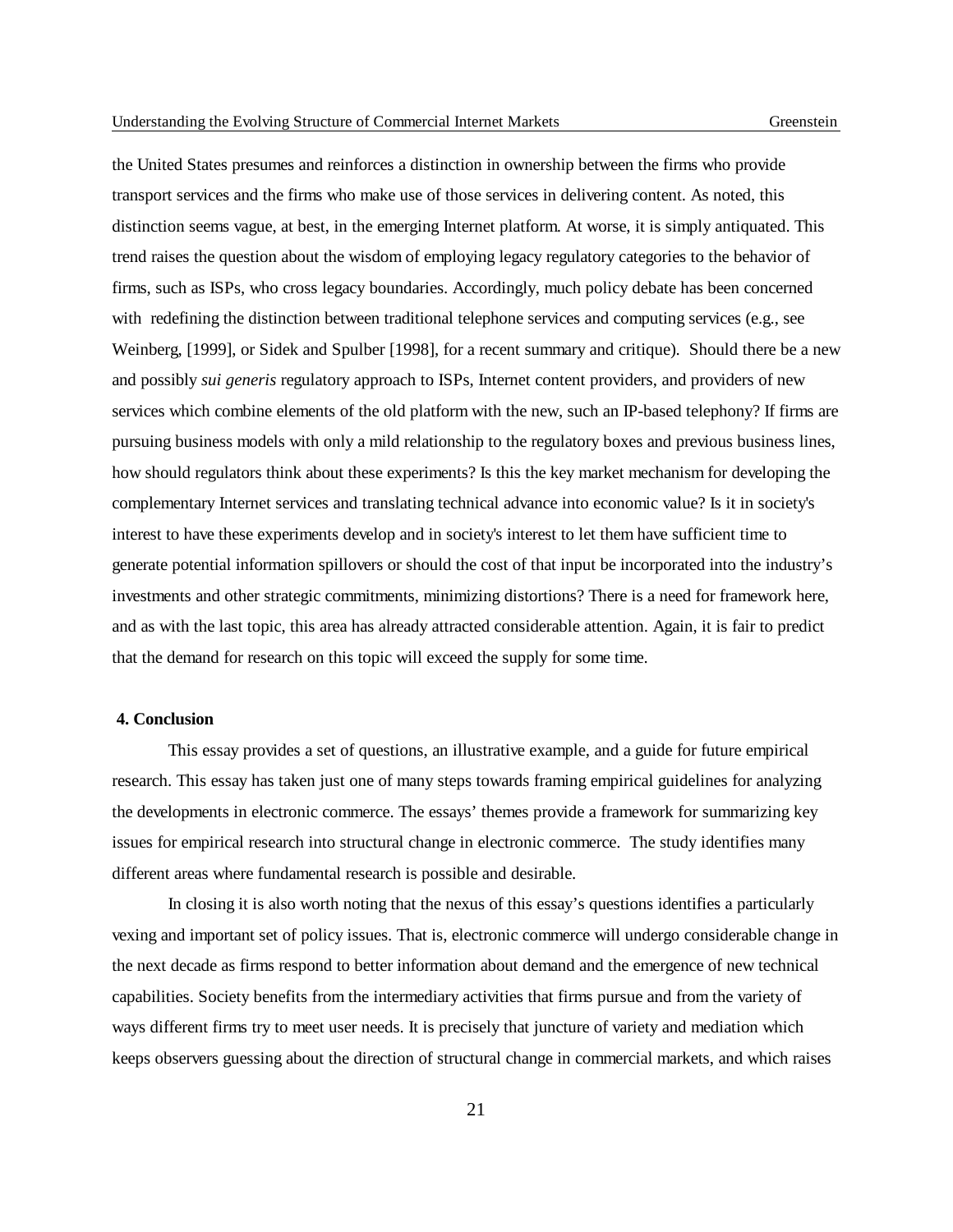the value of empirical research that tries to understand it.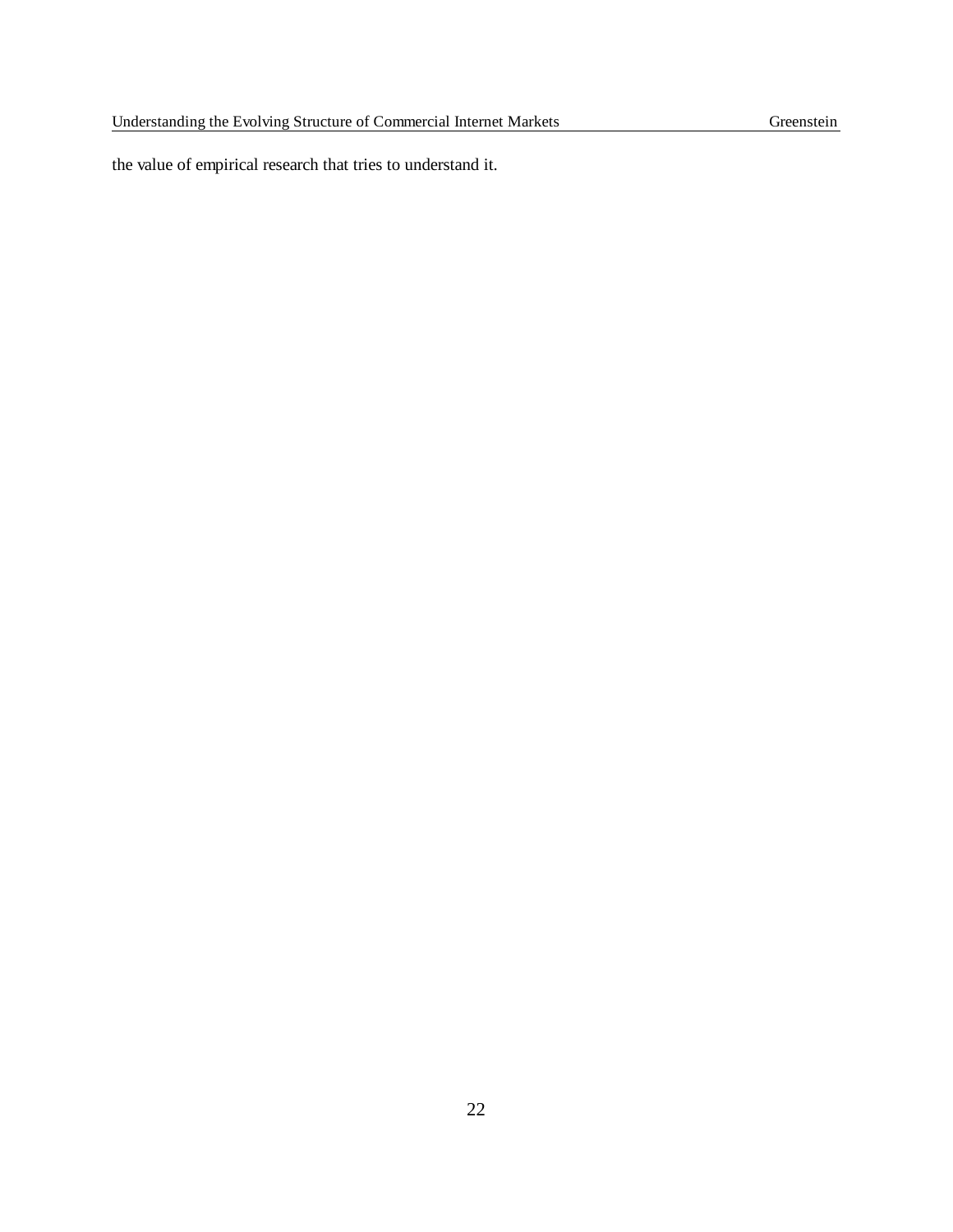#### **References**

Aron, Debra, Ken Dunmore, and Frank Pampush [1997], "The Impact of Unbundled Network Elements and the Internet on Telecommunications Access Infrastructure," Working paper for the Harvard Information Infrastructure Project, http://ksgwww.harvard.edu/iip/Papers/

Autor, David H. [1998], "Why do Temporary Help Firms Provide Free General Skills Training?" unpublished dissertation chapter, Harvard University, 1998.

Berndt, Ernst R; Griliches, Zvi; Rappaport, Neal .J [1995], "Econometric estimates of price indexes for personal computers in the 1990's," *Journal of Econometrics*; July.

Boardwatch [1997], *March/April Directory of Internet Service Providers*, Littleton, CO.

Bresnahan, Timothy [1987], "Measuring the Spillover from Technical Advance: Mainframe Computer in Financial Services," *American Economic Review*, March. pp 742-755.

Bresnahan, Timothy [1999], "New Modes of Competition: Implications for the Future Structure of the Computer Industry," (Eds.) Jeffrey A. Eisenach and Thomas M. Lenard, *Competition, Innovation and the Microsoft Monopoly: Antitrust in the Digital Marketplace,* Kluwer Academic Publishers, Boston.

Bresnahan, Timothy, Erik Brynjolfsson, and Lorin Hitt [1999], Information Technology, Organizational Work, and the Demand for Skilled Labor: Firm Level Evidence," Working Paper, MIT.

Bresnahan, Timothy, and Shane Greenstein [1997], "Technical Progress and Co-Invention in Computing and in the Use of Computers." *Brookings Papers on Economics Activity: Microeconomics*, Pp. 1-78.

– [1999], "Technological Competition and the Structure of the Computing Industry," *Journal of Industrial Economics,* Winter.

– [1998], "The Economic Contribution of Information Technology: Value Indicators in International Perspective." *Organization for Economic and Cooperative Development*. Also available at http://skew2.kellogg.nwu.edu/~greenste/research.html

Bresnahan, Timothy, Scott Stern, and Manuel Trajtenber [1997], "Market Segmentation and the Source of Rents from Innovation: Personal Computers in the late 1980s," *Rand Journal of Economics*, 28, pp. s17 s44.

Bresnahan, Timothy and Manuel Trajtenberg [1995], "General Purpose Technologies: Engines of Growth?" *Journal of Econometrics*, 65, pp. 83-108.

Brynjolfsson, Erik, and Kemerer [1996], Network Externalities in Microcomputer Software: An Econometric Analysis of the Spreadsheet Market," *Management Science,* 42(12), pp. 1627-47.

Clemente, Peter C. [1998], *The State of the Net: the New Frontier*, McGraw-Hill, New York.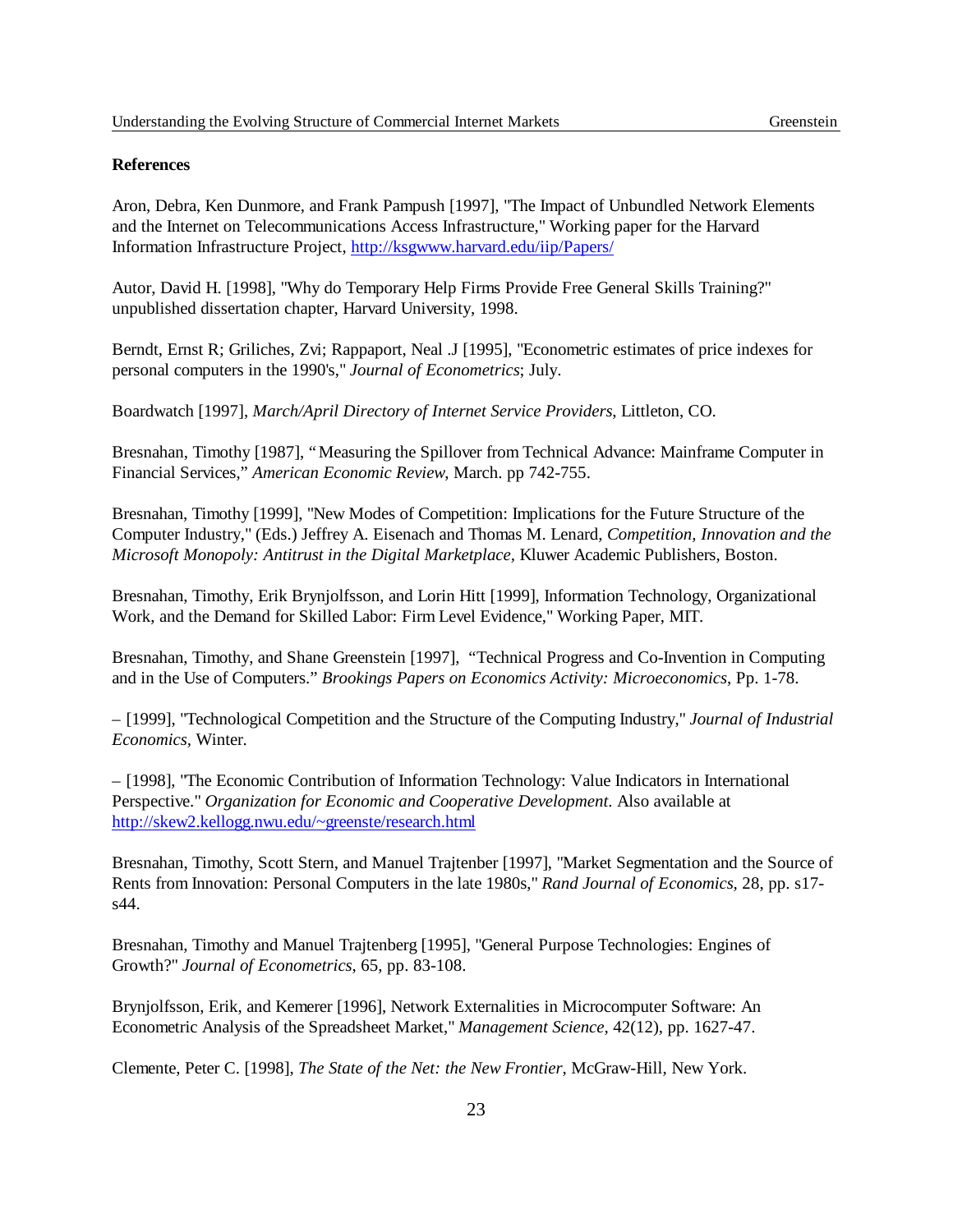de Figueiredo, John, and Margaret K. Kyle [1999], "Product Entry and Exit in the Desktop Laser Printer Industry," mimeo, MIT Sloan School of Management.

Demsetz, Harold [1988], "The Theory of the Firm Revisited," *Journal of Law, Economics, and Organization*, **4**, 159-178.

Downes, Tom, and Greenstein, Shane [1998], "Do Commercial ISPs Provide Universal Access?" in (Ed) Sharon Gillett and Ingo Vogelsang, *Competition, Regulation and convergence: Selected Papers from the 1998 Telecommunications Policy Research Conference,* Lawrence Erlbaum Associates.

– [1999], "Universal Access and Local Commercial Internet Markets," mimeo, http://skew2.kellogg.nwu.edu/~greenste/research.html

Dulberger, Ellen R. [1993], "Sources of Price Decline in Computer Processors: Selected Electronic Components", in Foss, Murray F.; Manser, Marily E.; Young, Allan H., (eds.), Price Measurements and their Uses.

Dulberger, Ellen [1989], "The Application of a Hedonic Model to a Quality Adjusted Price Index for Computer Processor," in (eds), Dale Jorgenson and Ralph Landau, *Technology and Capital Formation*, MIT Press, Cambridge MA.

Eisenach, Jeffrey, A., and Thomas M. Lenard [1999], *Competition, Innovation and the Microsoft Monopoly: Antitrust in the Digital Marketplace*, Kluwer Academic Publishers, Boston.

Flamm, Ken [1990] chapter in, Robert W. Crandall and Kenneth Flamm, eds., *Changing the Rules: Technological Change, International Competition, and Regulation in Communications,* Brookings Intsitution, Washington, D.C.

Esbin, Barbara [1998], *Internet over Cable, Defining the Future in Terms of the Past,* FCC, Office of Planning and Policy Working Paper 30, August.

Gandal, Neil [199], "Hedonic Price Indexes for Spread Sheets and a Test of Network Externalities," *Rand Journal of Economics,* 25(1), pp. 160-70.

Garcia, D. Linda and Gorenflo, Neal [1997], "Best Practices for Rural Internet Deployment: The Implications for Universal Service Policy," Prepared for 1997 TPRC, Alexandria, VA.

Goolsbee, Austun [1999], "In a World without borders: The Impact of Taxes on Internet Commerce," mimeo, University of Chicago.

Goolsbee, Austin, and Peter Klenow [1999], "Evidence of Learning and Network Externalities in the Diffusion of Home Computers," Mimeo, University of Chicago.

Gordon, Robert J. [1989], "The Postwar Evolution of Computer Prices", in *Technology and Capital Formation*, edited by Dale W. Jorgenson and Ralph Landau, MIT Press.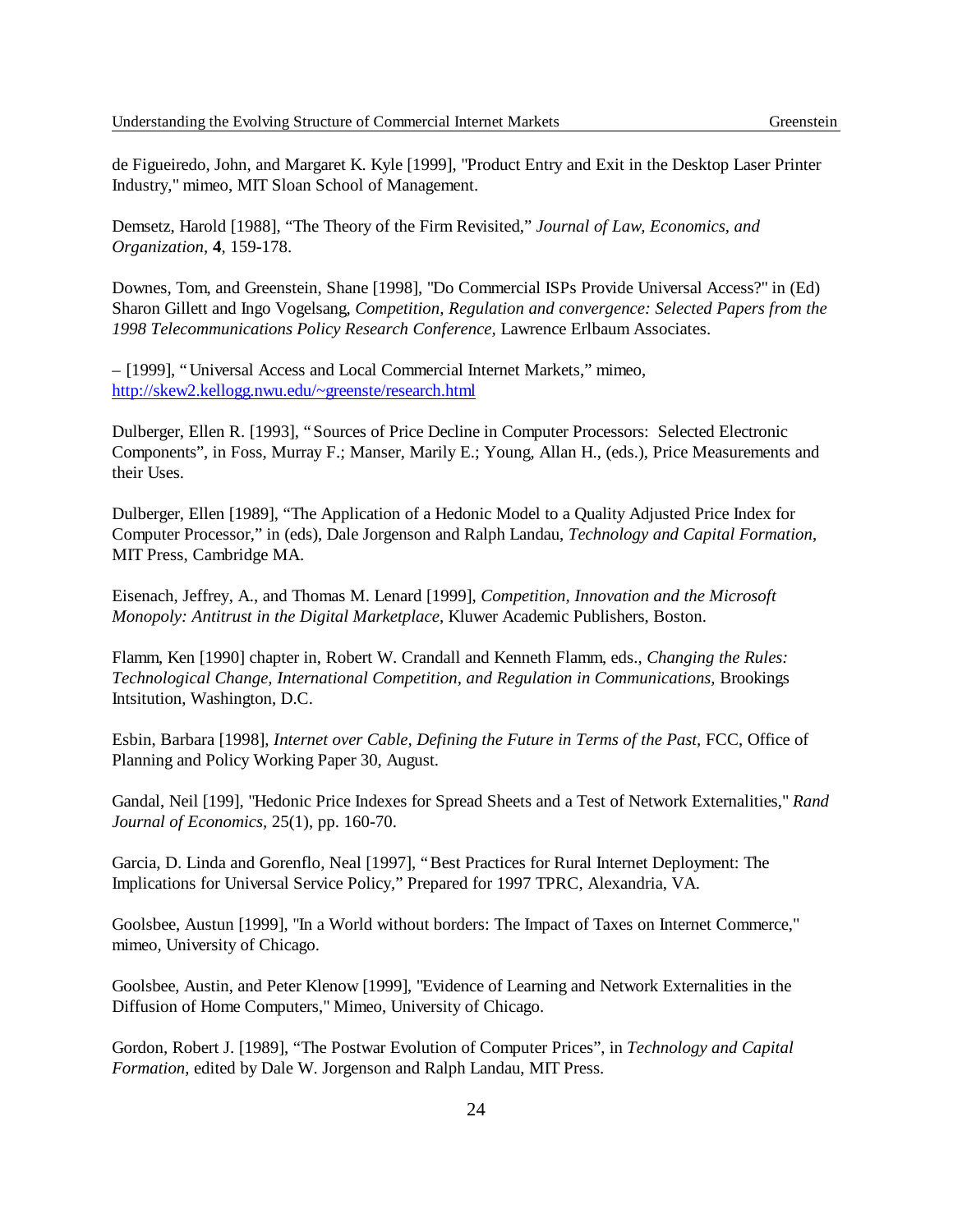Greenstein, Shane [1999], "Building and Developing the Virtual World: The Commercial Internet Access Market." http://skew2.kellogg.nwu.edu/~greenste/research.html

Greenstein, Shane [1999], " Technological Mediation and Commercial Development in the Early Internet Access Market" http://skew2.kellogg.nwu.edu/~greenste/research.html

Greenstein, Shane, Mercedes Lizardo and Pablo Spiller [1997], "The Evolution of the Distribution of Advanced Large Scale Information Infrastructure the United States". NBER Working Paper #5929.

Greenstein, Shane and Jim Wade [1998], "The Product Life Cycle in the Commercial Mainframe Computer Market, 1968-1983," Rand Journal of Economics. Winter.

Griliches, Zvi. [1957], "Hybrid corn: An exploration in the economics of technological change," *Econometrica*, 25, 501-522.

Groehn, Andreas [1999], "Network Effects in PC Software: An Empirical Analysis," Mimeo, National Bureau of Economic Research, Cambridge, MA.

Hagerdorn, Andrew B., [1998], "Firms as Knowledge Brokers: Lessons in Pursuing Continuous Innovation," *California Management Review*, Volume 40, No 3, Spring.

Hubbard, Thomas [1998], "Why are Process Monitoring Technologies Valuable? The Use of Trip Recorders and Electronic Vehicle Management Systems in the Trucking Industry", Mimeo, UCLA.

Jimeniz, Ed, and Shane Greenstein [1998], "The Emerging Internet Retailing Market as a Nested Diffusion Process," *International Journal of Innovation Management,*V2, N3.

Juliussen, Karen Petska, and Juliussen, Egil [1998], *The Internet Industry Almanac,* Austin, TX: The Reference Press.

Kalakota, Ravi, and Whinston, Andrew [1996], *Frontiers of Electronic Commerce,* Addison-Wesley, Reading, MA.

Kolstad, Rob [1998], "Becoming an ISP," *www.bsdi.com.* January.

Kridel, Donald, Rappaport, Paul and Lester Taylor [1997], "The Demand for Access to Online Services and the Internet", Mimeo, PNR Associates, Jenkintown, PA.

Leida, Brett [1997], "A Cost Model of Internet Service Providers: Implications for Internet Telephony and Yield Management," mimeo, MIT, Departments of Electrical Engineering and Computer Science and the Technology and Policy Program.

Lerner, Josh [1995], "Pricing and Financial Resources: An Analysis of the Disk Drive Industry, 1980-88," *Review of Economics and Statistics*, 77, pp 585-98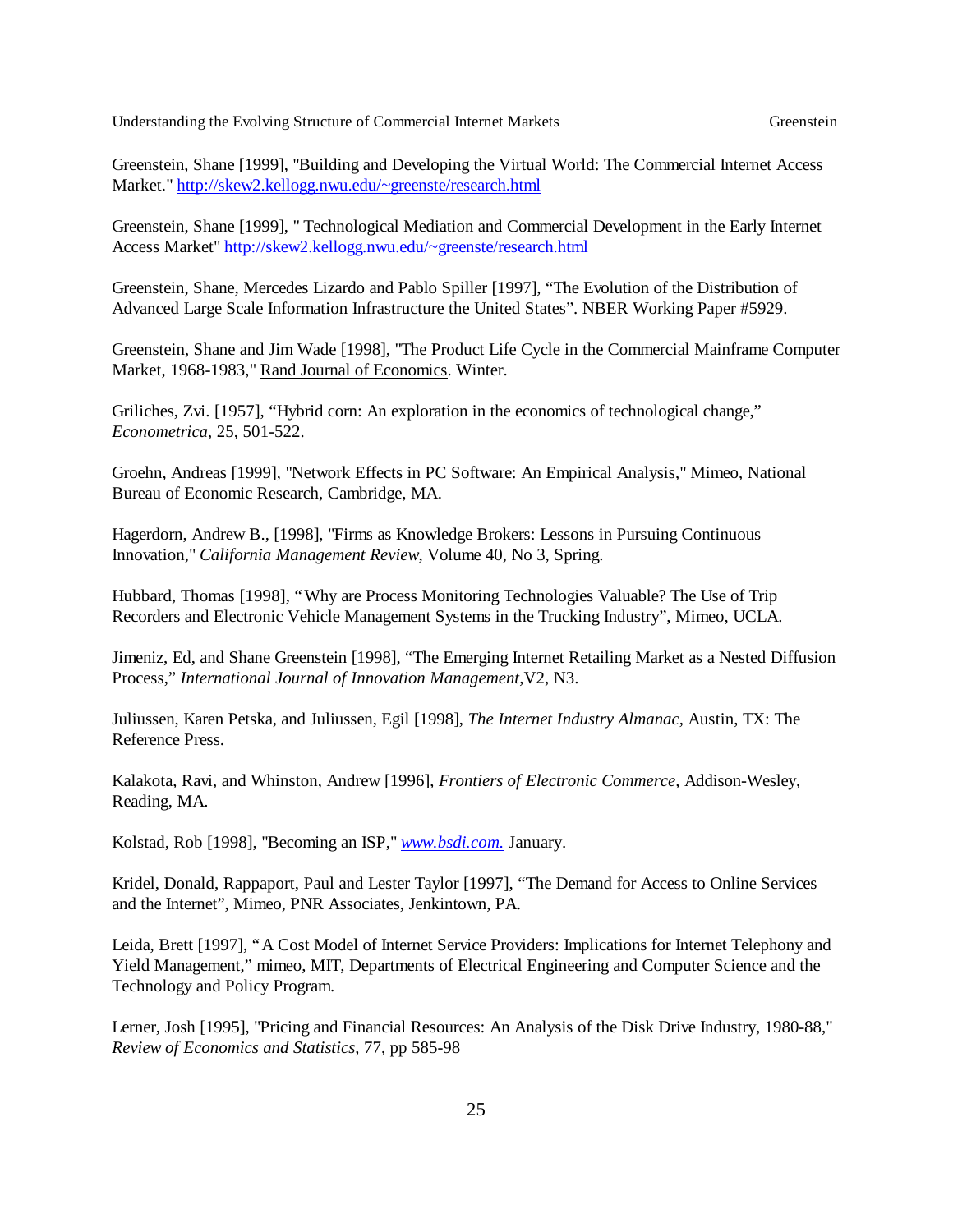Maloff Group International, Inc.[1997], "1996-1997 Internet Access Providers Marketplace Analysis," Dexter, MO, October.

Meeker, Mary, and Chris Depuy [1996], *The Internet Report*, Harper Business, New York.

Mitchell L. Moss and Steve [1998], "Mitra Net Equity: Class Divisions Emerging on the Net," Taub Urban Research Center, New York University, http://www.nyu.edu/urban/research/internet.

Moss, Mitchell L. and Anthony Townsend [1996], "Leaders and Losers on the Internet". Taub Urban Research Center, New York University, http://www.nyu.edu/urban/research/internet.

– [1998], "Spatial Analysis of the Internet in U.S. Cities and States," Taub Urban Research Center, New York University, http://www.nyu.edu/urban/research/internet.

Mowery, David [1996], *The International Computer Software Industry: A Comparative Study of Industry Evolution and Structure*, Oxford University Press, New York.

Nelson, R.R. and S.G. Winter [1982], *An Evolutionary Theory of Economic Change*, Cambridge, MA: Belknap Press.

Northrup, Anthony [1998], *NT Network Plumbing, Routers, Proxies and Web Services*, IDG Books Worldwide, New York.

NTCA [1998], *Membership Directory and Yellow Pages*, National Telephone Cooperative Association, Washington DC.

Roller, H. and L. Waverman [1996], "Endogenous Growth and Telecommunications infrastructure Investment", mimeo, Organization for Economic Cooperation and Development, May 1994.

Rosenberg, Nathan [1977], *Perspectives on Technology*, Cambridge University Press, Cambridge, UK.

Rybaczyk, Peter [1998], *Novell's Internet Plumbing Handbook*, Novell Press, San Jose.

Siwek, Stephen E., and Harold W. Furchtgott-Roth [1997], *International Trade in Computer Software*, Quorum Books, Westport, CT.

Spulber, Daniel [1998], *The Market Makers*, *How Leading Companies Create and Win Markets*, McGraw-Hill, New York.

Stavins, Joanna, 1995, " ", *Review of Economics and Statistics*, November.

Tedlow, Richards S., 1996, "Roadkill on the information superhighway (logistics of interactive shopping)", *Harvard Business Review,* v.74, Nov/Dec, p.164-6

Trajtenberg, M. [1990], *Economic Analysis of Product Innovation*, The Case of CT Scanners, Harvard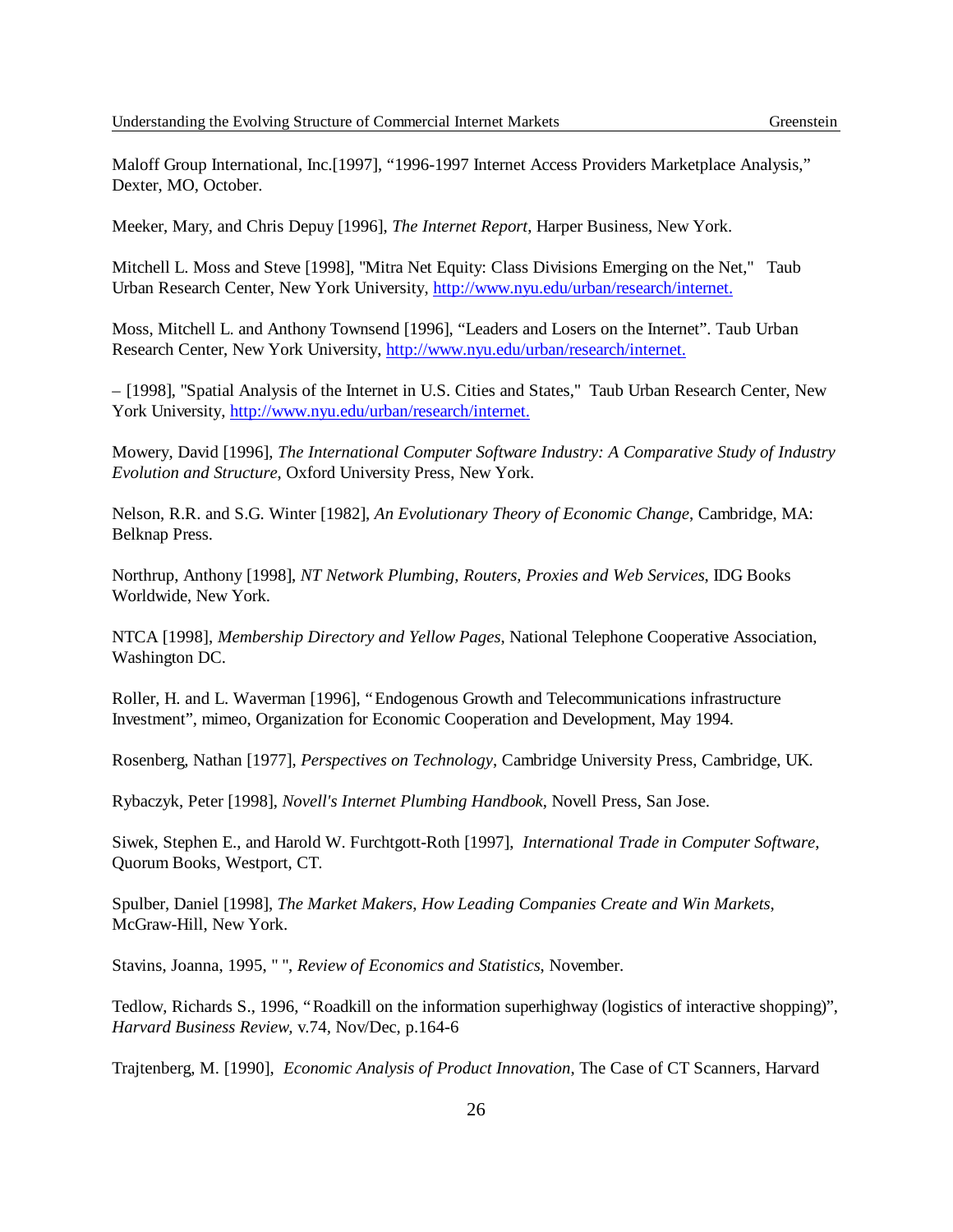University Press, Cambridge MA.

Triplett, Jack [1989], "Price and Technological Change in a Capital Good: A Survey of Research on Computers," in (eds), Dale Jorgenson and Ralph Landau, *Technology and Capital Formation,* MIT Press, Cambridge MA.

Weinberg, Jonathan [1999], "The Internet and Telecommunications Services, Access Charges, Universal Service Mechanisms, and Other Flotsam of the Regulatory System," *Yale Journal of Regulation*, Spring.

Werbach, Kevin [1997], "Digital Tornado: The Internet and Telecommunications Policy," FCC, Office of Planning and Policy Working Paper 29, March.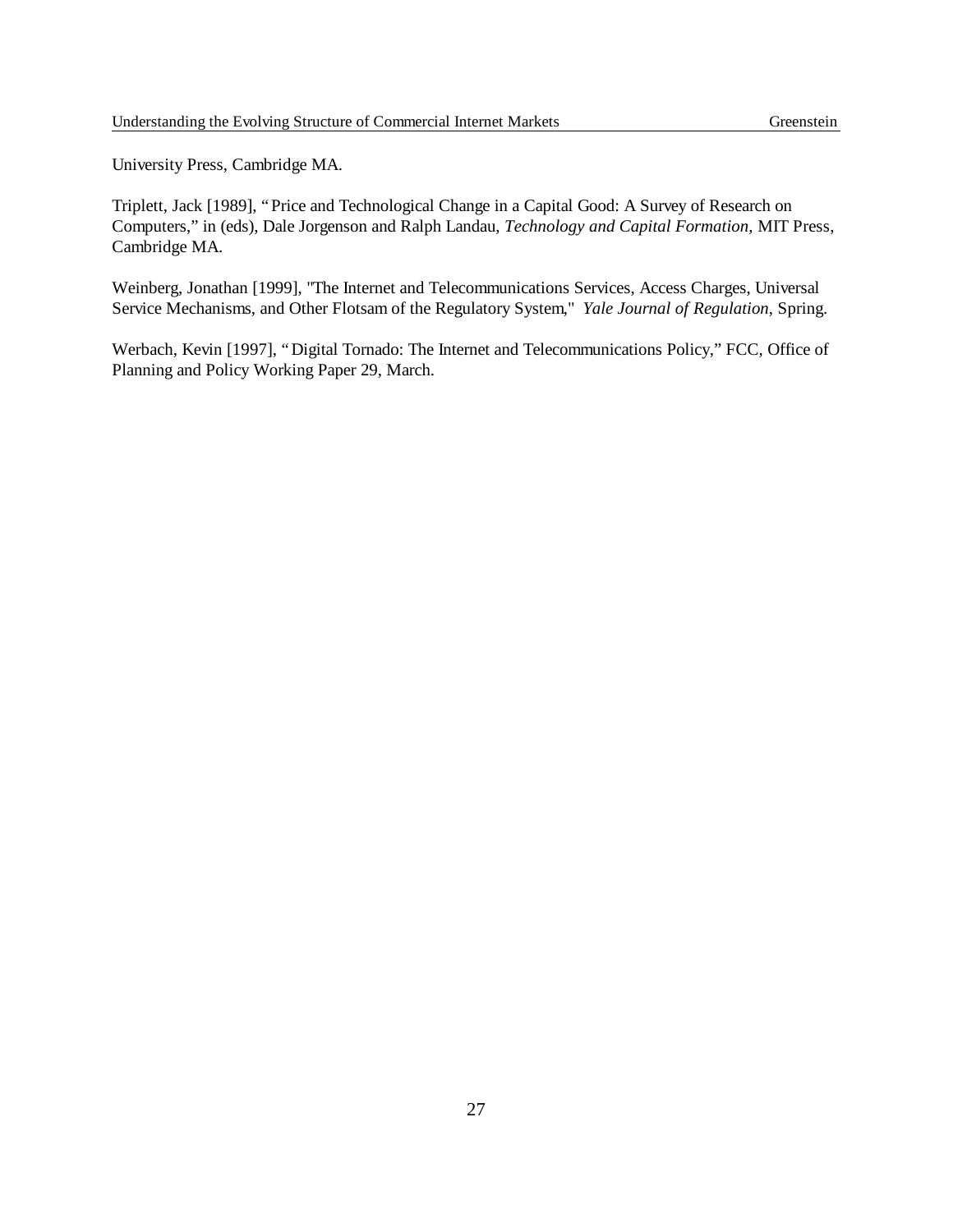| <b>Client Application</b>        | MS Office                                        |
|----------------------------------|--------------------------------------------------|
| Client OS                        | Windows                                          |
| <b>Browser</b>                   | IE, Navigator                                    |
| <b>Client System</b>             | Dell, IBM, Compaq                                |
| <b>Client Microprocessor</b>     | Intel, AMD                                       |
| Distributed Technologies         | DCOM, Corba, JAVA-RMI                            |
| Distribution & Fulfillment       | Dell, Compaq, Gateway                            |
| <b>Network Access</b>            | AOL, ISPs, MSN                                   |
| Inter-networking OS              | CISCO, Lucent                                    |
| <b>LAN OS</b>                    | Novell, Windows NT                               |
| Server OS                        | UNIX, IBM 3090, Windows NT                       |
| <b>Server DBMS</b>               | Oracle 8, DB2, MS SQL-Server                     |
| Server System                    | HP, SUN, IBM, Windows NT                         |
| Groupware                        | Notes, Many                                      |
| <b>Custom Software</b>           | EDS, Perot Systems, Andersen                     |
| <b>Enterprise Systems</b>        | SAP, Baan, Peoplesoft, many                      |
| Service & Support                | IBM (ISSC), Compaq, HP, many                     |
| Domain name coordination         | Network Solutions, others                        |
| Data transport and backbone      | Worldcom-MCI, Qwest, Level3, AT&T, many          |
| Internet Search and organization | Yahoo!, Excite, Lycos, Netscape, MSN, AOL, @home |
| Retailing Intermediaries         | Amazon, E-bay, Yahoo!, MSN, AOL, many            |

# **Table 1 Selected Layers of the Value Chain of Electronic Commerce<sup>22</sup>**

<sup>22</sup> See Bresnahan, 1999, for related material.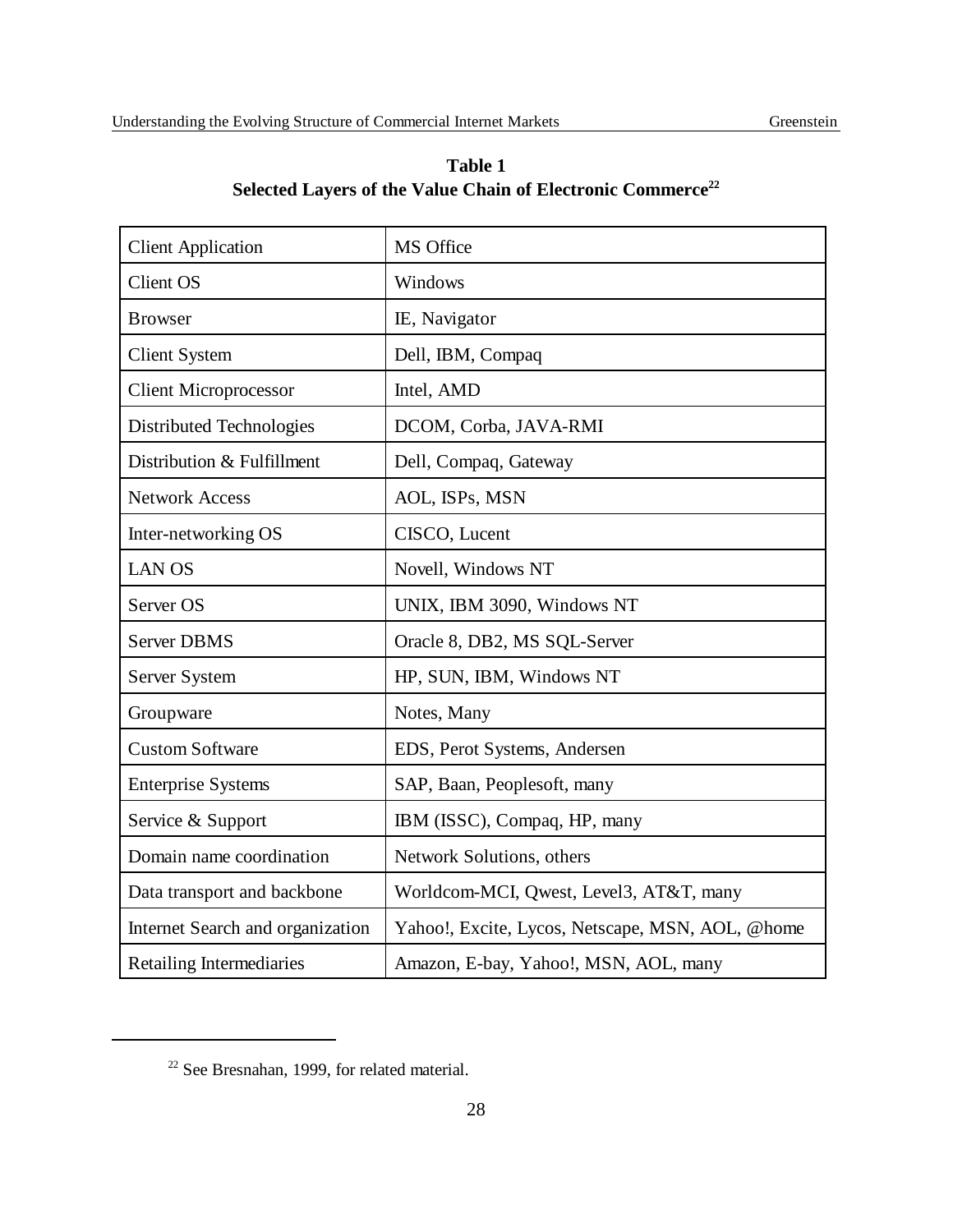# **Table 2a and Table 2b Number of Providers per County**

## **Fall, 1996**

|                  |      |      | T o t a ICounties Population Cumulative Percent |                 |
|------------------|------|------|-------------------------------------------------|-----------------|
|                  |      |      | numberwith this Percentage Population U r b a n |                 |
| providers number |      |      | Percentage                                      | <b>Counties</b> |
| 11               | 308  | 59.3 | 59.3                                            | 98.1            |
| 10               | 19   | 1.0  | 60.3                                            | 68.4            |
| 9                | 17   | 0.9  | 61.2                                            | 58.8            |
| 8                | 23   | 1.7  | 62.9                                            | 82.6            |
| 7                | 24   | 1.5  | 64.4                                            | 91.7            |
| 6                | 41   | 2.6  | 66.9                                            | 53.7            |
| 5                | 44   | 2.1  | 69.0                                            | 61.4            |
| 4                | 65   | 2.5  | 71.5                                            | 44.6            |
| 3                | 107  | 3.0  | 74.5                                            | 33.6            |
| $\overline{c}$   | 188  | 3.6  | 78.1                                            | 22.2            |
|                  | 514  | 7.9  | 86.0                                            | 18.7            |
|                  | 1760 | 13.7 | 99.7                                            | 12.7            |

## **Fall, 1998**

|                  |     |      | T o t a ICounties Population Cumulative Percent |                 |
|------------------|-----|------|-------------------------------------------------|-----------------|
|                  |     |      | numberwith this Percentage Population U r b a n |                 |
| providers number |     |      | <b>Percentage</b>                               | <b>Counties</b> |
|                  | 486 | 69.3 | 69.3                                            | 85.2            |
| 10               | 26  | 1.1  | 71.4                                            | 50.0            |
| 9                | 28  | 1.2  | 71.6                                            | 42.9            |
| 8                | 41  | 1.4  | 73.0                                            | 41.5            |
|                  | 51  | 1.5  | 74.5                                            | 43.1            |
| 6                | 40  | 1.1  | 75.6                                            | 32.5            |
| 5                | 76  | 1.9  | 77.5                                            | 28.9            |
| 4                | 98  | 2.0  | 79.5                                            | 20.4            |
| 3                | 224 | 3.6  | 83.1                                            | 18.3            |
| $\overline{2}$   | 401 | 5.0  | 88.1                                            | 15.2            |
|                  | 740 | 6.5  | 94.6                                            | 13.6            |
|                  | 928 | 5.7  | 100.0                                           | 11.6            |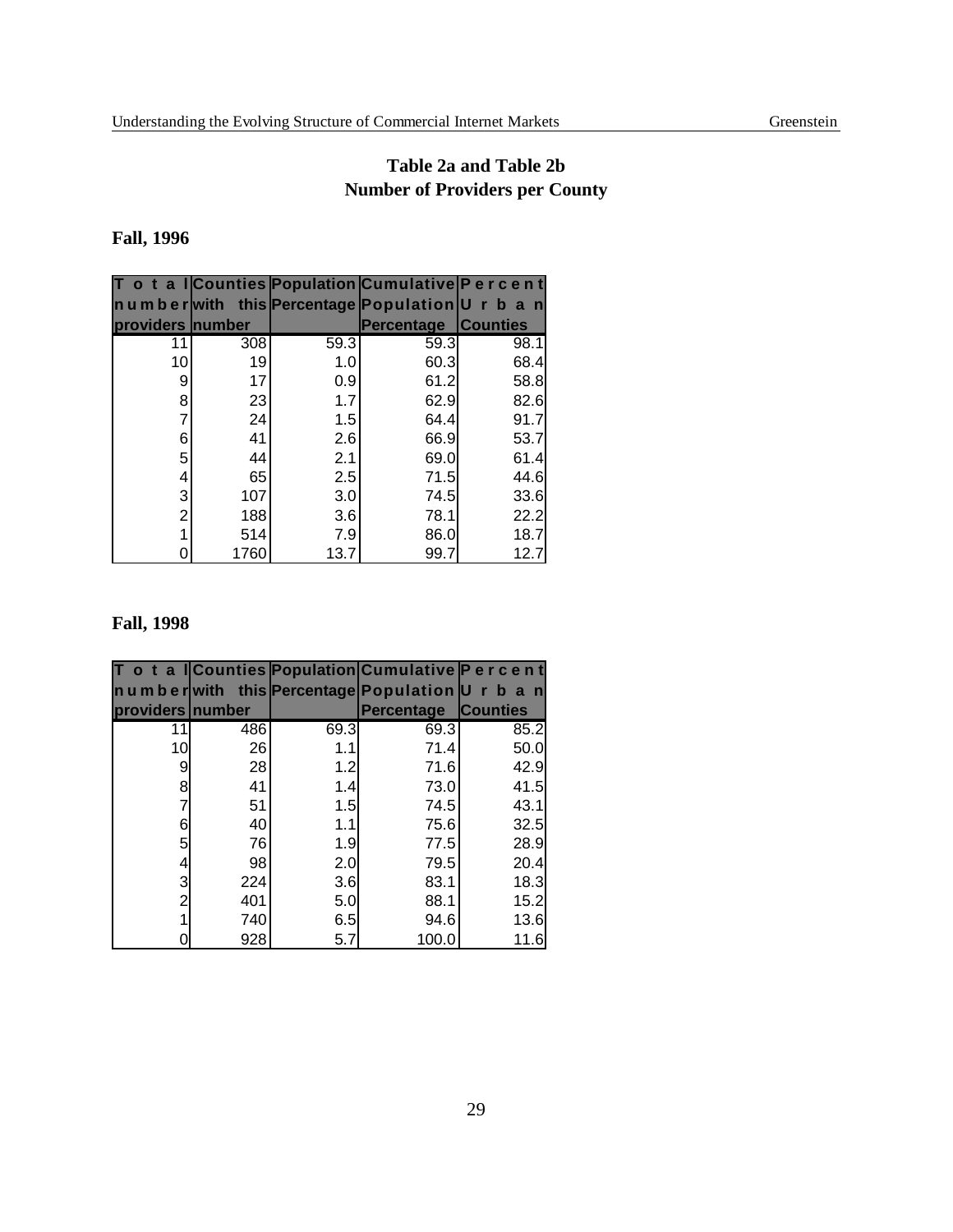# **Table 3 Product lines of ISPs**

|                           | Category definition Most common phrases in category             | <b>Original</b> |
|---------------------------|-----------------------------------------------------------------|-----------------|
|                           |                                                                 | <b>Sample</b>   |
| Providing and             | 28.8, 56k, isdn, web TV, wireless access, $\overline{11}$ , T3, | 3816            |
| servicing access          | DSL, frame relay, e-mail, domain registration, new              | $(100\%)$       |
| though different          | groups, real audio, ftp, quake server, IRC, chat,               |                 |
| channels                  | video conferencing, cybersitter TM.                             |                 |
| <b>Networking Service</b> | Networking, intranet development, WAN, co-                      | 789             |
| and maintenance           | location server, network design, LAN equipment,                 | $(20.6\%)$      |
|                           | network support, network service, disaster                      |                 |
|                           | recovery, backup, database services, novell                     |                 |
|                           | netware, SQL server                                             |                 |
| Web Site Hosting          | Web hosting, secure hosting, commercial site                    | 792             |
|                           | hosting, virtual ftp server, personal web space,                | (20.7%)         |
|                           | web statistics, BBS access, catalog hosting                     |                 |
|                           |                                                                 |                 |
|                           |                                                                 |                 |
| Web Page                  | Web consulting, active server, web design, java,                | 1385            |
| Development and           | perl, vrml, front page, secure server, firewalls, web           | $(36.3\%)$      |
| Servicing                 | business solutions, cybercash, shopping cart,                   |                 |
|                           | Internet marketing, online marketing, electronic                |                 |
|                           | billing, database integration                                   |                 |
| <b>High Speed Access</b>  | T3, DSL, xDSL, OC3, OC12, Access rate $>$                       | 1059            |
|                           | 1056k                                                           | (27.8%)         |
|                           |                                                                 |                 |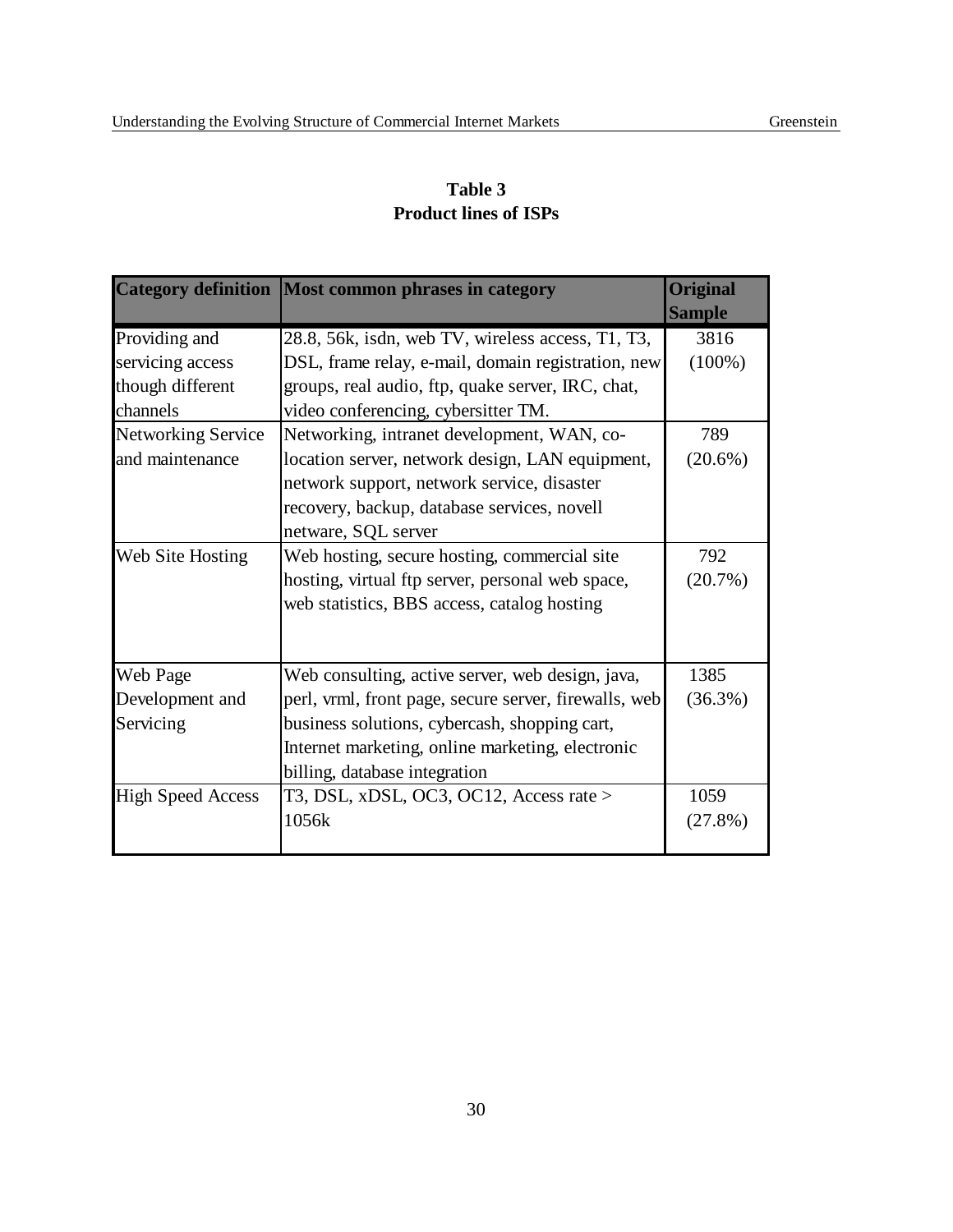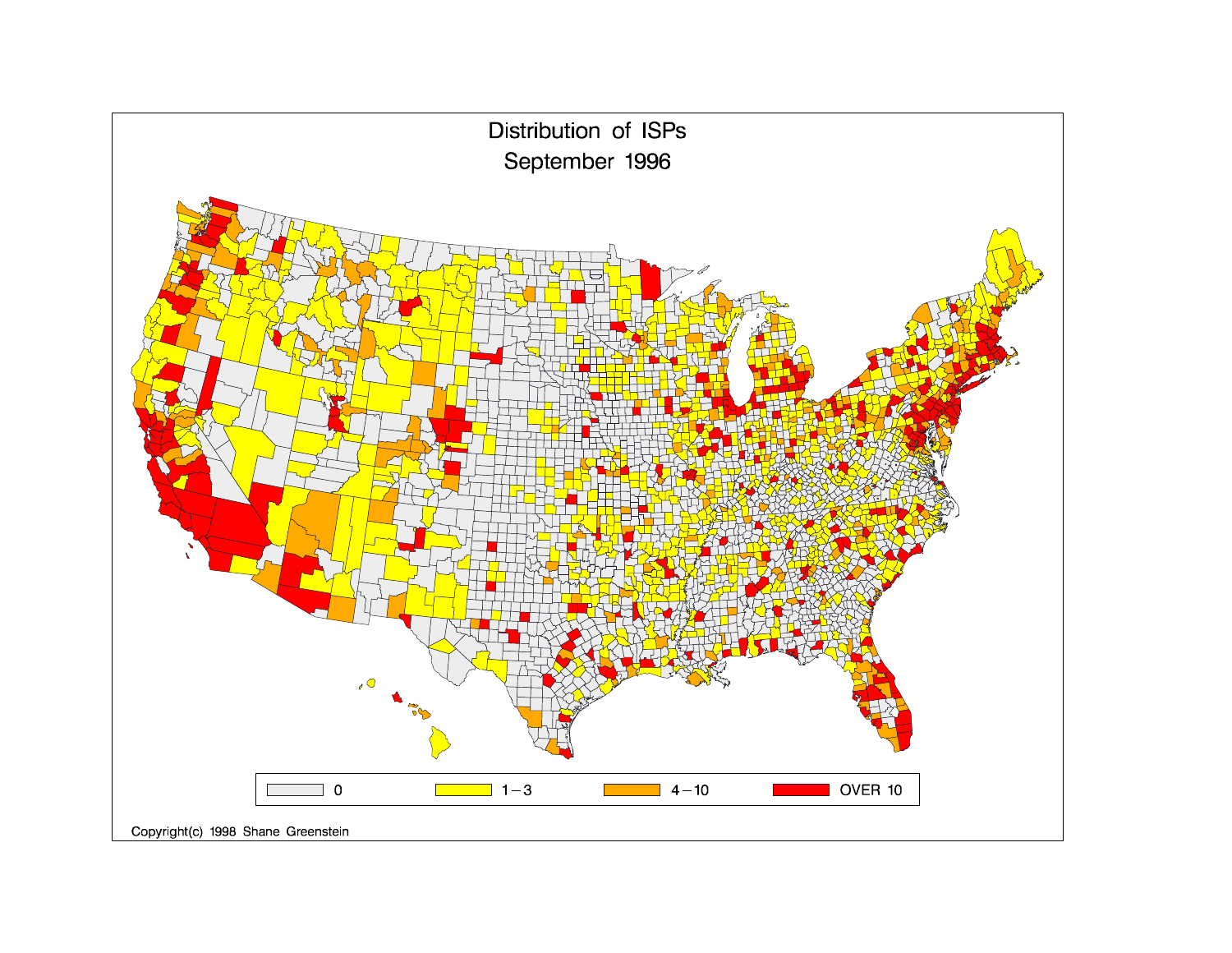